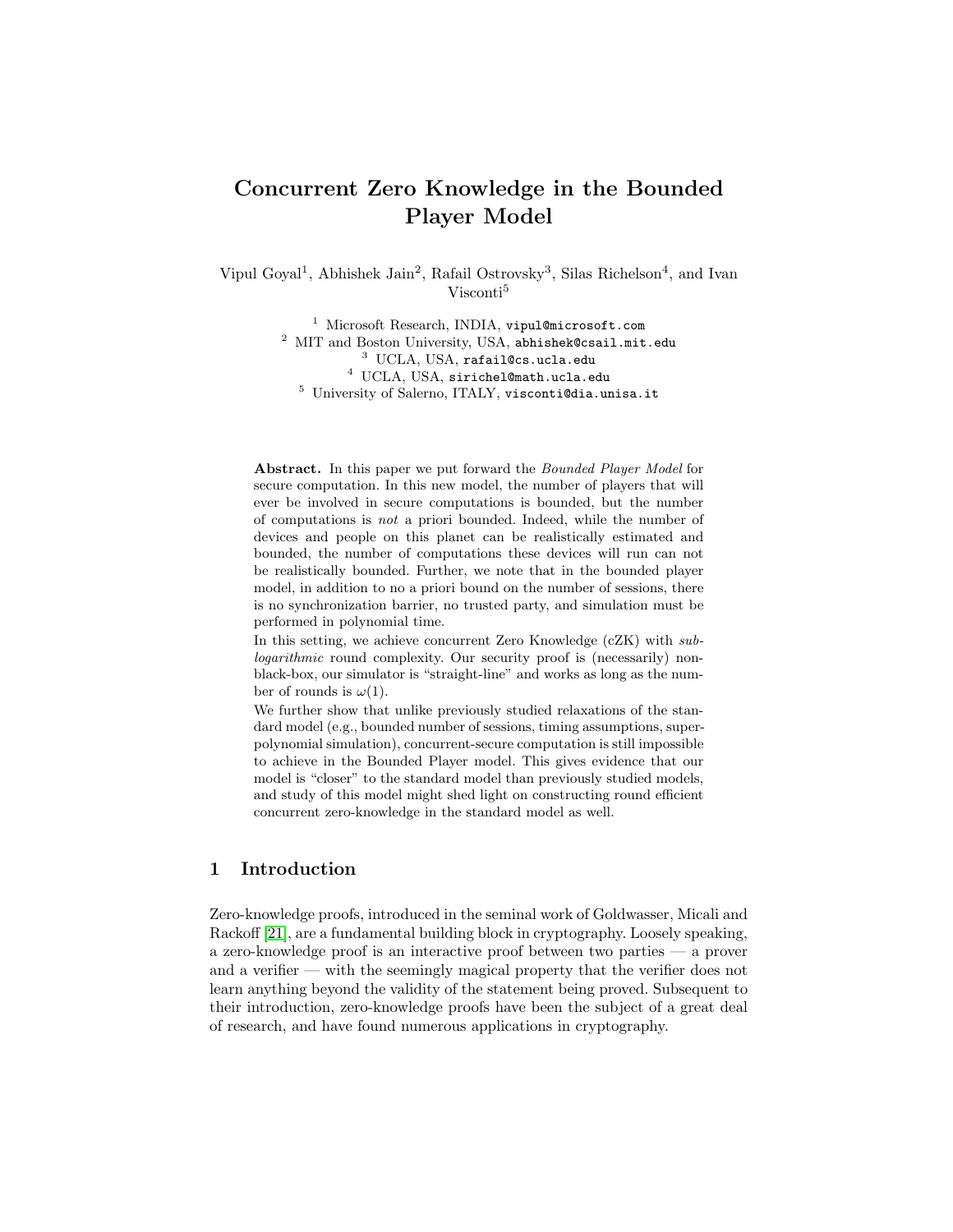Concurrent zero knowledge. The original definition of zero knowledge is only relevant to the "stand-alone" setting where security holds only if the protocol runs in isolation. As such, unfortunately, it does not suffice if one wishes to run a zero-knowledge proof over a modern network environment, such as the Internet. Towards that end, Dwork, Naor and Sahai [\[16\]](#page-18-0) initiated the study of cZK proofs that remain secure even if several instances of the protocol are executed concurrently under the control of an adversarial verifier. Subsequent to their work, cZK has been the subject of extensive research, with a large body of work devoted to studying its round-complexity. In the standard model, the round-complexity of cZK was improved from polynomial to slightly super-logarithmic [\[34,](#page-19-1)[25,](#page-19-2)[33\]](#page-19-3). In particular, the  $\tilde{O}(\log k)$ -round construction of [\[33\]](#page-19-3) nearly matches the lower bound of  $\Omega(\log k)$  w.r.t. black-box simulation [\[11\]](#page-18-1).

Despite a decade of research, the  $O(\log k)$ -round construction of [\[33\]](#page-19-3) is still the most round-efficient cZK protocol known. Indeed, the lower bound of [\[11\]](#page-18-1) suggests that a breakthrough in non-black-box simulation techniques is required to achieve cZK with sub-logarithmic round complexity.[6](#page-1-0)

Round-efficient cZK in relaxed models: Bounded concurrency. While the roundcomplexity of cZK in the standard model still remains an intriguing open question, a long line of work has been dedicated towards constructing round-efficient cZK in various relaxations of the standard model.

An interesting relaxation of the standard model (and related to our setting) that has been previously studied is the bounded-concurrency model [\[2\]](#page-18-2), where an a priori bound is assumed over the number of sessions that will ever take place (in particular, this bound is known to the protocol designer). It is known how to realize constant-round bounded cZK [\[2\]](#page-18-2), and also constant-round boundedconcurrent secure two-party and multi-party computation [\[31\]](#page-19-4).

Even though our model can be seen as related to (and a generalization of) the bounded concurrency model, the techniques used in designing round efficient bounded concurrent zero-knowledge do not seem to carry over to our setting. In particular, if there is even a single player that runs an unbounded number of sessions, the simulation strategies in [\[2,](#page-18-2)[31\]](#page-19-4) breakdown completely. This seems inherent because of the crucial difference this model has from our setting (which can understood by observing that general concurrent secure computation is possible in the bounded concurrent setting but impossible in our setting).

Bare public key and other preprocessing models. The zero-knowledge pre-processing model was proposed in [\[24\]](#page-19-5) in the stand-alone setting and in [\[13\]](#page-18-3) in the context of cZK. In [\[13\]](#page-18-3), interaction is needed between all the involved players in a preprocessing phase. Then, after a synchronization-barrier is passed, the preprocessing is over and actual proofs start. Interactions in each phase can take place concurrently, but the two phases can not overlap in time. An improved model was later

<span id="page-1-0"></span><sup>&</sup>lt;sup>6</sup>In this paper we only consider results based on standard complexity-theoretic and number-theoretic assumptions; in particular, we not consider "non-falsifiable" assumptions such as the knowledge of exponent assumption.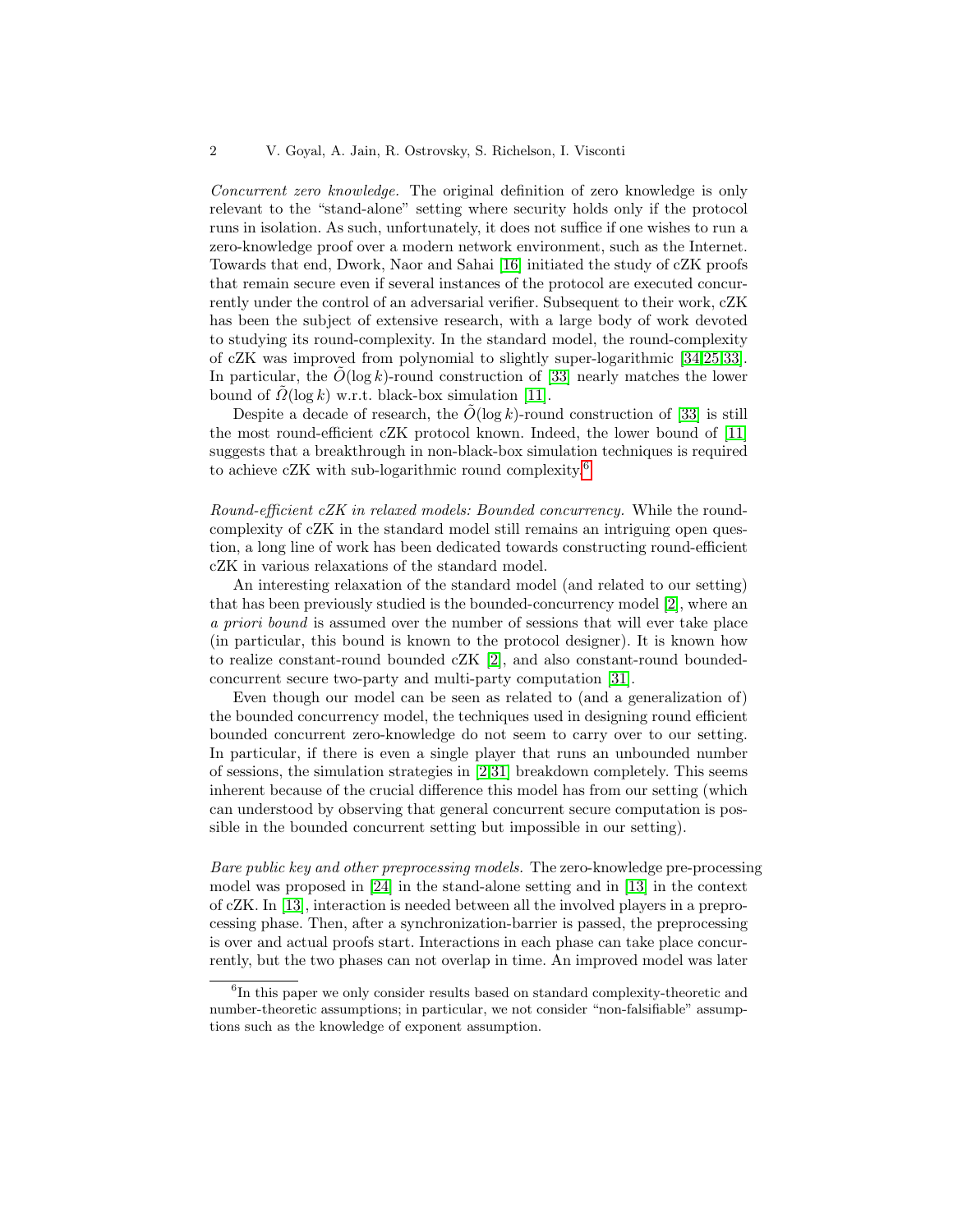proposed in [\[10\]](#page-18-4) where the preprocessing is required to be non-interactive, and the model is called "Bare Public-Key" (BPK) model, since the non-interactive messages played in the preprocessing can be considered as public announcements of public keys. In this model it is known how to obtain constant-round concurrent zero knowledge with concurrent soundness under standard assumptions [\[14,](#page-18-5)[15,](#page-18-6)[37](#page-19-6)[,36\]](#page-19-7).

The crucial restriction of the BPK model is that all players who wish to ever participate in protocol executions must be fixed during the preprocessing phase, and new players cannot be added "on-the-fly" during the proof phase. We do not make such a restriction in our work and as such, the techniques useful in constructing secure protocols in the BPK model have limited relevance in our setting. In particular, constant round cZK is known to exist in the BPK model using only black-box simulation, while in our setting, non-black-box techniques are necessary to achieve sublogarithmic-round cZK.

Other models. Round efficient concurrent zero-knowledge is known in a number of other models as well (which do not seem to be directly relevant to our setting). In the SPS model [\[30\]](#page-19-8), the zero-knowledge simulator is allowed to run in superpolynomial time, as opposed to running in polynomial time (as per the standard definition of [\[21\]](#page-19-0)). Indeed, this relaxation has yielded not only constant-round  $cZK$  [\[30\]](#page-19-8), but also concurrent-secure computation [\[26,](#page-19-9)[12,](#page-18-7)[18\]](#page-19-10). This stands in contrast to the standard model, where concurrent-secure computation is known to be impossible to achieve [\[27\]](#page-19-11) even with static input [\[5,](#page-18-8)[1,](#page-18-9)[19\]](#page-19-12). Other models where constant round cZK (as well as concurrently secure computation) is known include the timing model [\[16\]](#page-18-0), the common reference string [\[7,](#page-18-10)[8\]](#page-18-11) model, etc.

Our question. While the above relaxations of the standard model have their individual appeal, each of these models suffers from various drawbacks, either w.r.t. the security guarantees provided (e.g., as in the case of the SPS model), or w.r.t. the actual degree of concurrency tolerated (e.g., as in the case of the timing model). Indeed, despite extensive amount of research over the last decade, the round-complexity of cZK still remains open. In this work, we ask the question whether it is possible to construct cZK protocols with sub-logarithmic roundcomplexity in a natural model that does not suffer from the drawbacks of the previously studied models; namely, it does not require any preprocessing, assumes no trusted party or timing assumptions or an a *priori* bound on the number of protocol sessions, and requires standard polynomial-time simulation and standard complexity assumptions.

#### 1.1 Our Results

In our work, we construct a concurrent (perfect) zero-knowledge argument system with sub-logarithmic round-complexity in a mild relaxation of the standard model; we refer to this as the *Bounded Player model*. In this model we only assume that there is an a priori (polynomial) upper-bound on the total number of players that may ever participate in protocol executions. We do not assume any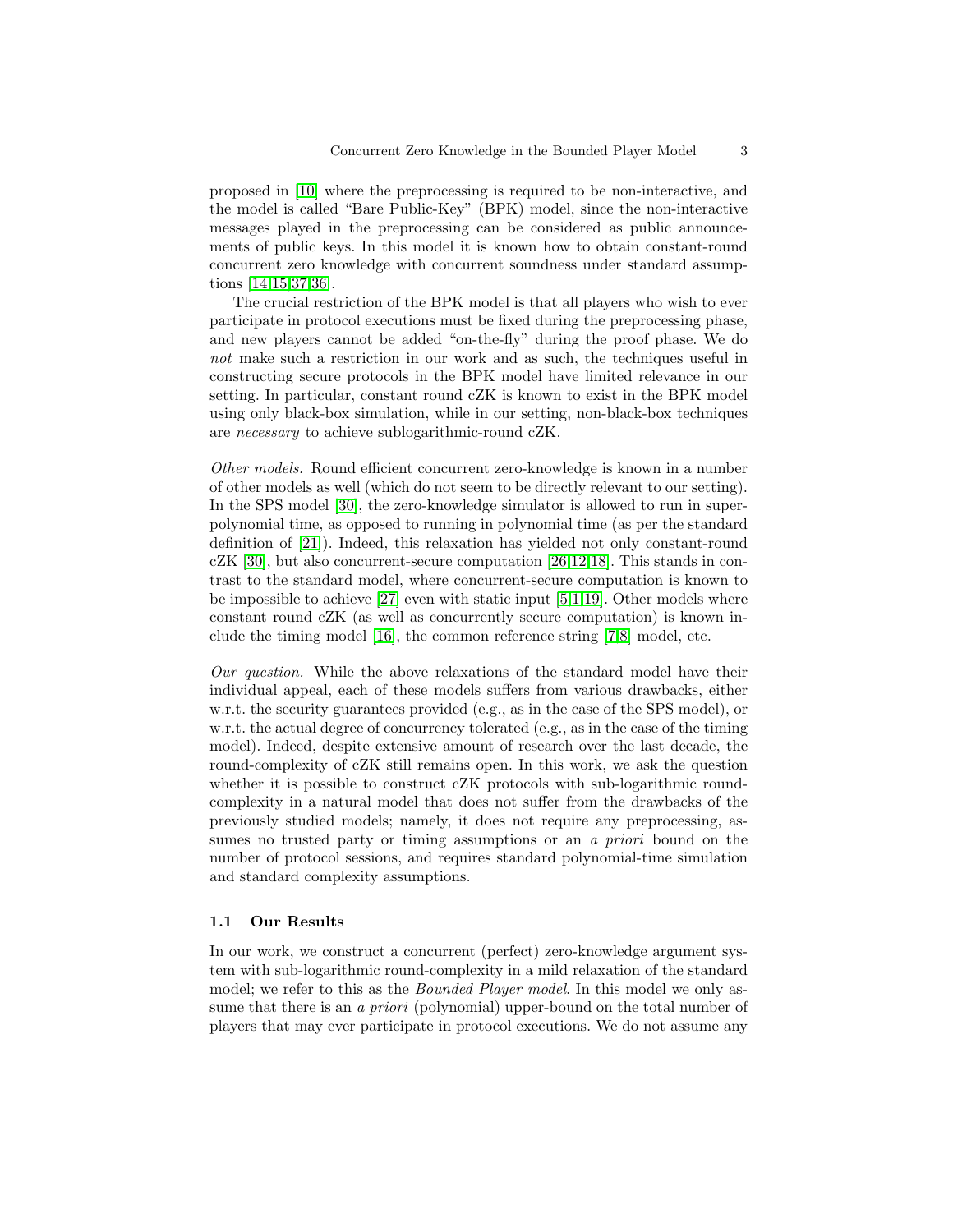synchronization barrier, or trusted party, and the simulation must be performed in polynomial time. In particular, we do not assume any a priori bound on the number of sessions, and achieve security under unbounded concurrency. As such, our model can be viewed as a strengthening of the bounded-concurrency model.<sup>[7](#page-3-0)</sup> Below, we give an informal statement of our main result.

Theorem 1. Assuming dense crypto systems and claw-free permutations, there exists an  $\omega(1)$ -round concurrent perfect zero-knowledge argument system with concurrent soundness in the Bounded Player model.[8](#page-3-1)

Our security proof is (necessarily) non-black-box, and the simulator of our protocol works in a "straight-line" manner. Our result is actually stronger since we only require a bound on the number of possible verifiers, while there is no restriction on the number of provers. We prove concurrent soundness since sequential and concurrent soundness are distinct notions in the Bounded Player model for the same reasons as shown by [\[29\]](#page-19-13) in the context of the BPK model.

We stress that while our model bears some resemblance to the BPK model, known techniques from the BPK model are not applicable to our setting. Indeed, these techniques crucially rely upon the presence of the synchronization barrier between the pre-processing phase and the protocol phase, while such a barrier is not present in our model. As such, achieving full concurrency in our model is much harder and involves significantly different challenges. An important problem left open by our work is the existence of a constant round concurrent zero-knowledge protocol in the bounded player model. Our techniques (necessarily) require a super-constant number of rounds to keep the simulation time polynomial.

We further show that the impossibility results of Lindell for concurrent-secure computation [\[27\]](#page-19-11) also hold in the Bounded Player model. This gives evidence that the Bounded Player model is much closer to the standard model than the previously studied models, and the study of this model might shed light towards the goal of constructing round efficient concurrent zero-knowledge in the standard model as well.

#### 1.2 Our Techniques

Recall that in the Bounded Player model, the only assumption is that the total number of players that will ever be present in the system is a priori bounded. Then, an initial observation towards our goal of constructing sub-logarithmic round cZK protocols is that the black-box lower-bound of Canetti et al. [\[11\]](#page-18-1) is

<span id="page-3-0"></span><sup>7</sup>Note that an upper-bound on the total number of concurrent executions implies an upper-bound on the total number of players as well.

<span id="page-3-1"></span> $8$ We note that if one only requires *statistical* (as opposed to perfect) zero knowledge, then the assumption on claw-free permutations can be replaced by collision-resistant hash functions. We further note that our assumption on dense cryptosystems can be further relaxed to trapdoor permutations by modifying our protocol to use the cointossing protocol of Barak and Lindell [\[4\]](#page-18-12).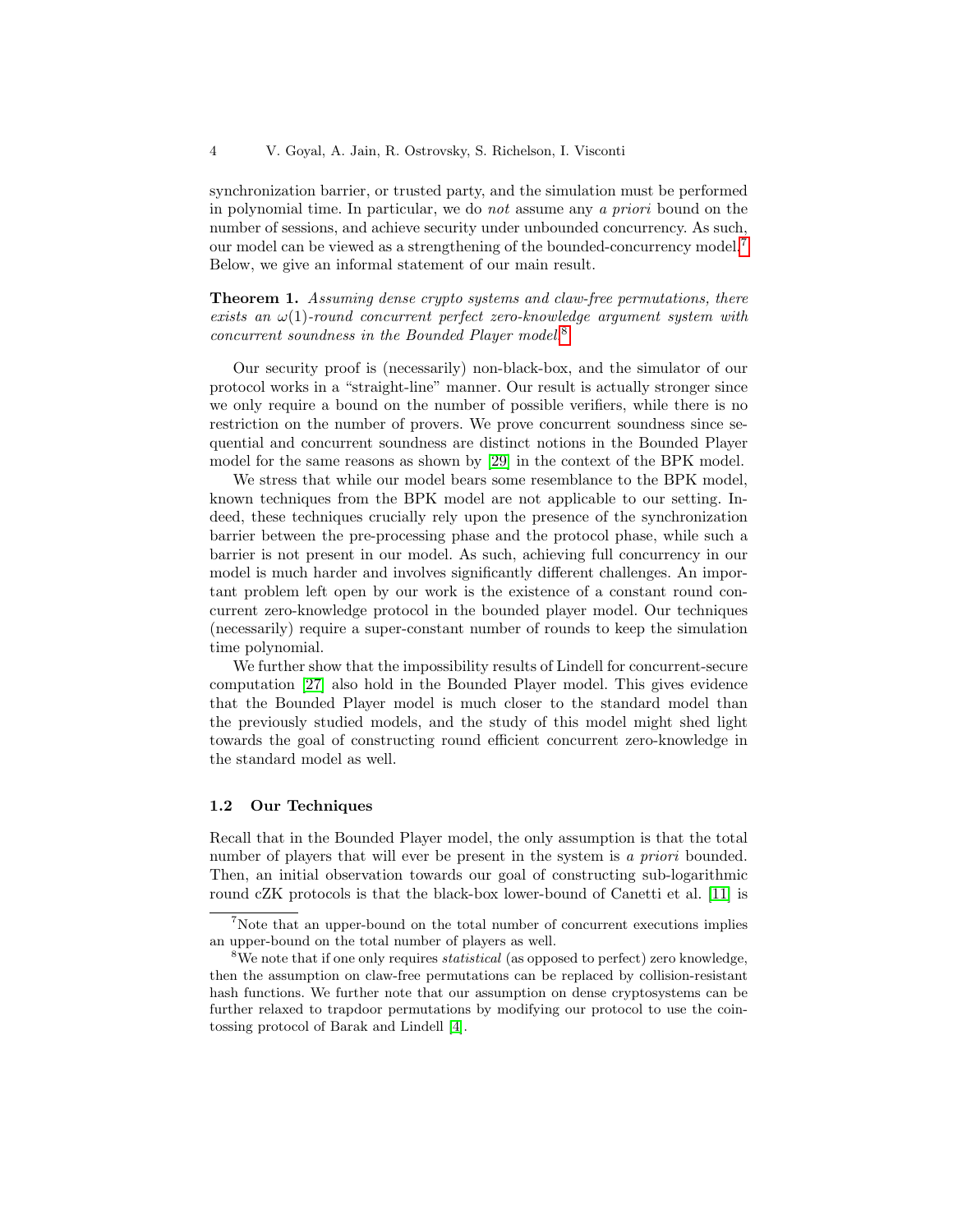applicable to our setting as well. Indeed, the impossibility result of [\[11\]](#page-18-1) relies on an adversarial verifier that opens a polynomial number  $\ell(k)$  of sessions and plays adaptively at any point of time, depending upon the transcript generated "so far". The same analysis works in the Bounded Player model, by assuming that the adversarial verifier registers a new key each time a new session is played. In particular, consider an adversarial verifier that schedules a session  $s_i$  to be contained inside another session  $s_i$ . In this case, a black-box simulator does not gain any advantage in the Bounded Player model over the standard model. The reason is that since the adversarial verifier of [\[11\]](#page-18-1) behaves adaptively on the transcript at any point, after a rewind the same session will be played with a fresh new key, thus rendering essentially useless the fact that the session was already solved before. Note that this is the same problem that occurs in the standard model, and stands in contrast to what happens in the BPK model (where identities are fixed in the preprocessing and therefore do not change over rewinds).

From the above observation, it is clear that we must resort to non-black-box techniques. Now, a natural approach to leverage the bound on the number of players is to associate with each verifier  $V_i$  a public key  $pk_i$  and then design an FLS-style protocol [\[17\]](#page-18-13) that allows the ZK simulator to extract, in a non-blackbox manner, the secret key  $sk_i$  of the verifier and then use it as a "trapdoor" for "easy" simulation. The key intuition is that once the simulator extracts the secret key  $sk_i$  of a verifier  $V_i$ , it can perform easy simulation of all the sessions associated with  $V_i$ . Then, since the total number of verifiers is bounded, the simulator will need to perform non-black-box extraction only an a priori bounded number of times (once for each verifier), which can be handled in a manner similar to the setting of bounded-concurrency [\[2\]](#page-18-2).

Unfortunately, the above intuition is misleading. In order to understand the problem with the above approach, let us first consider a candidate protocol more concretely. In fact, it suffices to focus on a preamble phase that enables non-black-box extraction (by the simulator) of a verifier's secret key since the remainder of the protocol can be constructed in a straightforward manner following the FLS approach. Now, consider the following candidate preamble phase (using the non-black-box extraction technique of [\[4\]](#page-18-12)): first, the prover and verifier engage in a coin-tossing protocol where the prover proves "honest behavior" using a Barak-style non-black-box ZK protocol [\[2\]](#page-18-2). Then, the verifier sends an encryption of its secret key under the public key that is determined from the output of the coin-tossing protocol.

In order to analyze this protocol, we will restrict our discussion to the simplified case where only one verifier is present in the system (but the total number of concurrent sessions are unbounded). At this point, one may immediately object that in the case of a single verifier identity, the problem is not interesting since the Bounded Player model is identical to the bare-public key model, where one can construct four-round cZK protocols using rewinding based techniques. However, simulation techniques involving rewinding do not "scale" well to the case of polynomially many identities (unless we use a large number of rounds)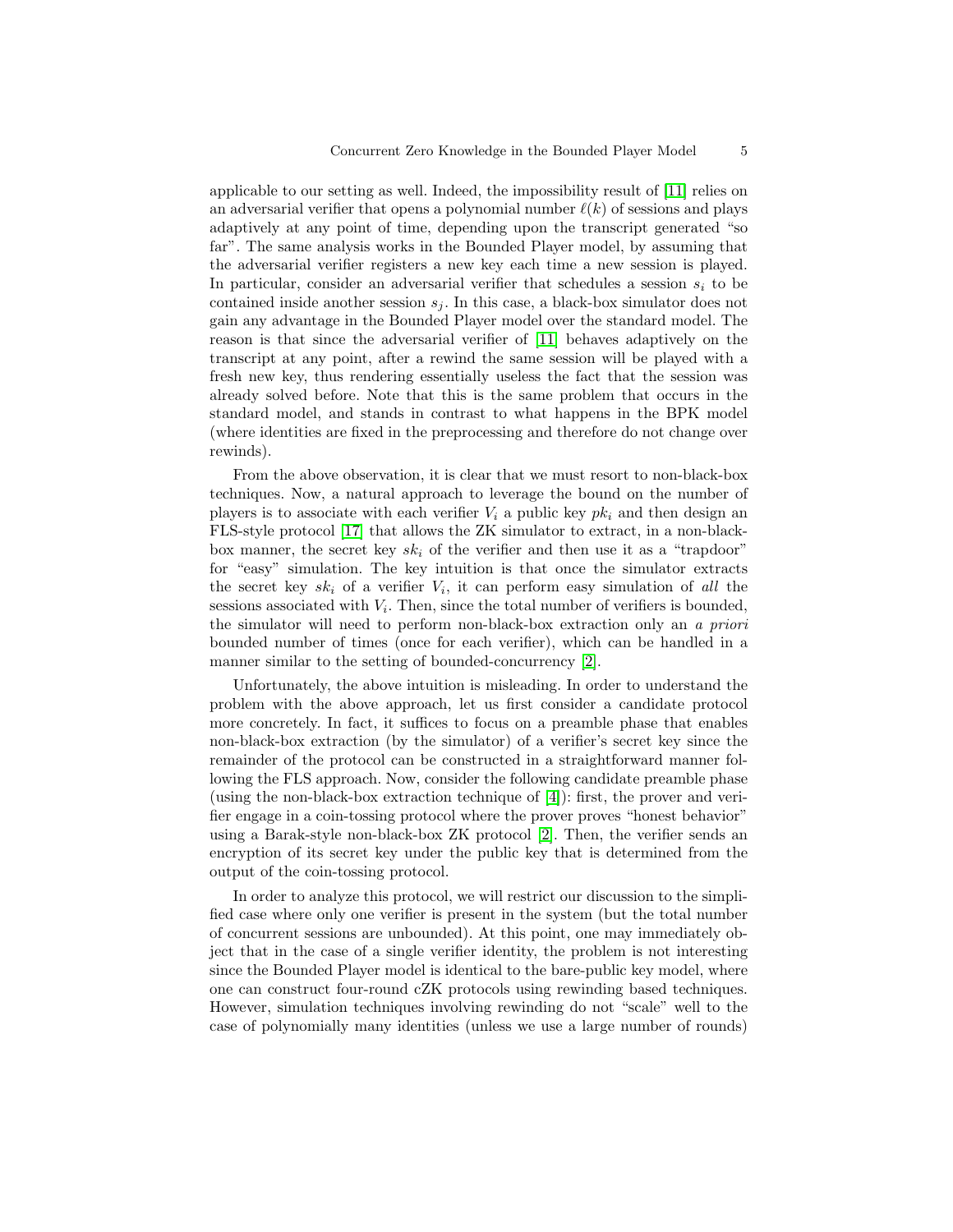and fail[9](#page-5-0) . Moreover the use of Barak's [\[2\]](#page-18-2) straight-line simulation technique is also insufficient since it works only when the number of concurrent sessions is bounded (even when there is a single identity), but instead our goal is to obtain unbounded concurrent zero knowledge. In contrast, our simulation approach is "straight-line" for an unbounded number of sessions and scales well to a large bounded number of identities. Therefore, in the forthcoming discussion, we will restrict our analysis to straight-line simulation. In this case, we find it instructive to focus on the case of a single identity to explain our key ideas.

We now turn to analyze the candidate protocol. Now, following the intuition described earlier, one may think that the simulator can simply cheat in the coin-tossing protocol in the "inner-most" session in order to extract the secret key, following which all the sessions can be simulated in a straight-line manner, without performing any additional non-black-box simulation. Consider, however, the following adversarial verifier strategy: the verifier schedules an unbounded number of sessions in such a manner that the coin-tossing protocols in all of these sessions are executed in a "nested" manner. Furthermore, the verifier sends the ciphertext (containing its secret key) in each session only after all the coin-tossing protocols across all sessions are completed. Note that in such a scenario, the simulator would be forced to perform non-black-box simulation in an unbounded number of sessions. Unfortunately, this is a non-trivial problem that we do not know how to solve. More concretely, note that we cannot rely on techniques from the bounded-concurrency model since we cannot bound the total number of sessions (and thus, the total number of messages across all sessions). Further, all other natural approaches lead to a "blow-up" in the running time of the simulator. Indeed, if we were to solve this problem, then we would essentially construct a cZK protocol in the standard model, which remains an important open problem that we do not solve here.

In an effort to bypass the above problem, our first idea is to use multiple  $(\omega(1),$  to be precise) preamble phases (instead of only one), such that the simulator is required to "cheat" in only one of these preambles. This, however, immediately raises a question: in which of the  $\omega(1)$  preambles should the simulator cheat? This is a delicate question since if, for example, we let the simulator pick one of preambles uniformly at random, then with non-negligible probability, the simulator will end up choosing the first preamble phase. In this case, the adversary can simply perform the same attack as it did earlier playing only the first preamble phase, but for many different sessions so that the simulator will still have to cheat in many of them. Indeed, it would seem that any randomized oblivious simulation strategy can be attacked in a similar manner by simply identifying the first preamble phase where the simulator would cheat with a non-negligible probability.

Towards that end, our key idea is to use a specific probability distribution such that the simulator cheats in the first preamble phase with only negligible

<span id="page-5-0"></span><sup>&</sup>lt;sup>9</sup>Indeed when the simulator rewinds the adversarial verifier, there is a different view and therefore the adversary will ask to play with new identities, making useless the work done with the old ones, as it happens in the standard model.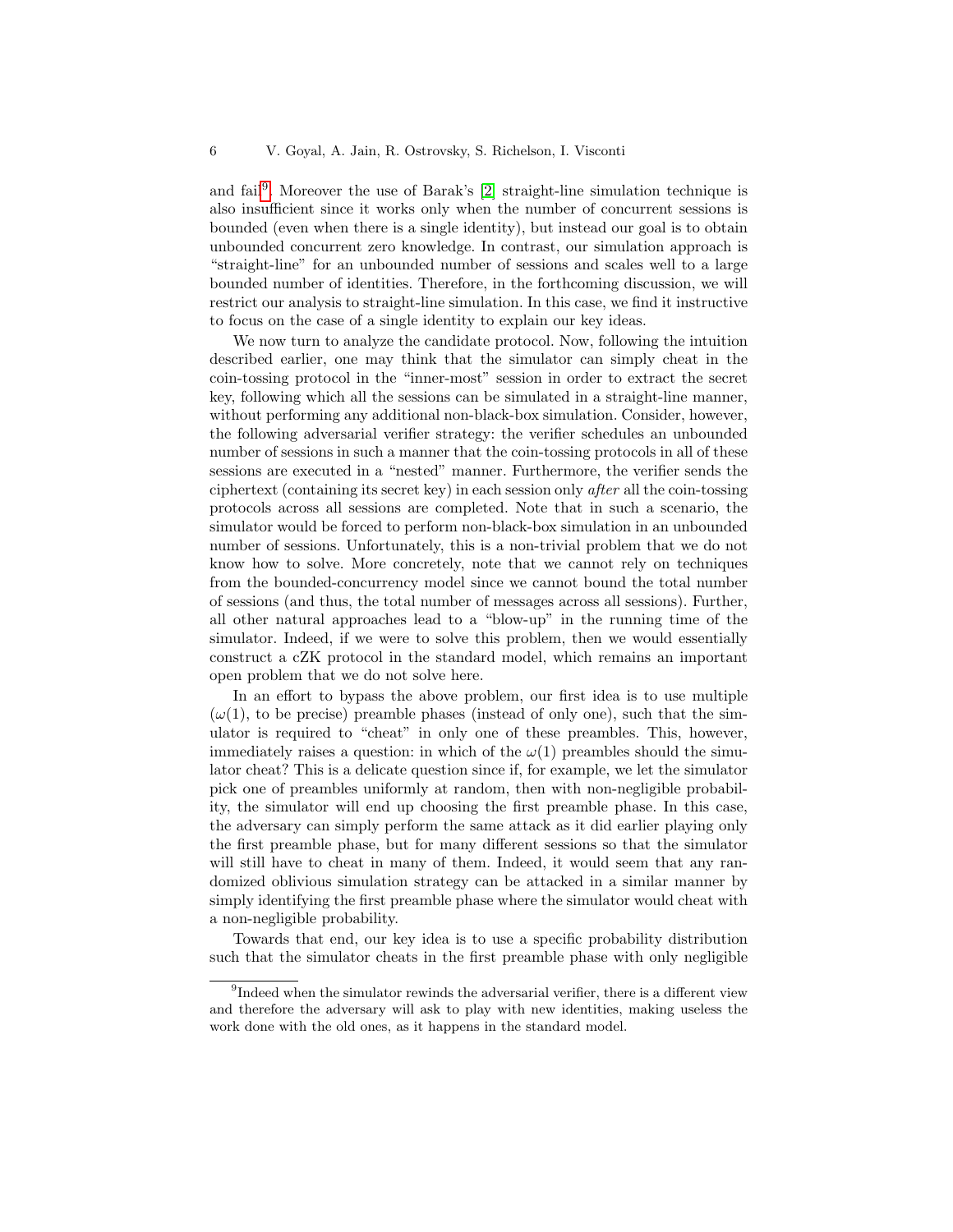probability, while the probability of cheating in the later preambles increases gradually such that the "overall" probability of cheating is 1 (as required). Further, the distribution is such that the probability of cheating in the  $i^{th}$  preamble is less than a fixed polynomial factor of the total probability of cheating in one of the previous  $i - 1$  blocks. Very roughly speaking, this allows us to prevent the adversary from attacking the *first* preamble where the simulator cheats with non-negligible probability. More specifically, for any session, let us call the preamble where the simulator cheats the "special" preamble. Further, let us say that the adversary "wins" a session if he "stops" that session in the special preamble before sending the ciphertext containing the verifier's secret key. Otherwise, the adversary "loses" that session. Then, by using the properties of our probability distribution, we are able to show that the adversary's probability of losing a session is less than  $1/n$  times the probability of winning. As a consequence, by careful choice of parameters, we are able to show that the probability of the adversary winning more than a given polynomially bounded number of sessions without losing any sessions w.r.t. any given verifier is negligible. Once we obtain this fixed bound, we are then able to rely on techniques from the bounded-concurrency model [\[2\]](#page-18-2) to handle the bounded number of nonblack-box simulations. For the sake of brevity, the above discussion is somewhat oversimplified. We refer the reader to the later sections for more details.

Impossibility of concurrent-secure computation. Once we have a cZK protocol (as discussed above) in the Bounded Player model, it may seem that it should be possible to obtain concurrent-secure computation as well by using techniques from [\[31\]](#page-19-4). Unfortunately, this turns out not to be the case, as we discuss below.

The key technical problem that arises in the setting of secure computation w.r.t. unbounded concurrency is the following. We cannot a priori bound the total number of "output delivery messages" (across all sessions) to the adversary; further, the session outputs cannot be "predicted" by the simulator before knowing the adversary's input. As such, known non-black-box simulation techniques cannot handle these unbounded number of messages and they inherently fail.[10](#page-6-0) We remark that the same technical issue, in fact, arises in the standard model as well.

While the above argument only explains why known techniques fail, we can also obtain a formal impossibility result. Indeed, it is not difficult to see that the impossibility result of Lindell [\[27\]](#page-19-11) also holds for the Bounded Player model. (See the full version [\[22\]](#page-19-14) for details.)

## 2 Preliminaries and Definitions

#### 2.1 Bounded Player Model

In this paper, we consider a new model of concurrent security, namely, the bounded player model, where we assume that there is an a priori (polynomial)

<span id="page-6-0"></span> $10$ We note that this problem does not occur in the case of zero knowledge because the adversary does not have any input, and the session outputs are fixed to be 1.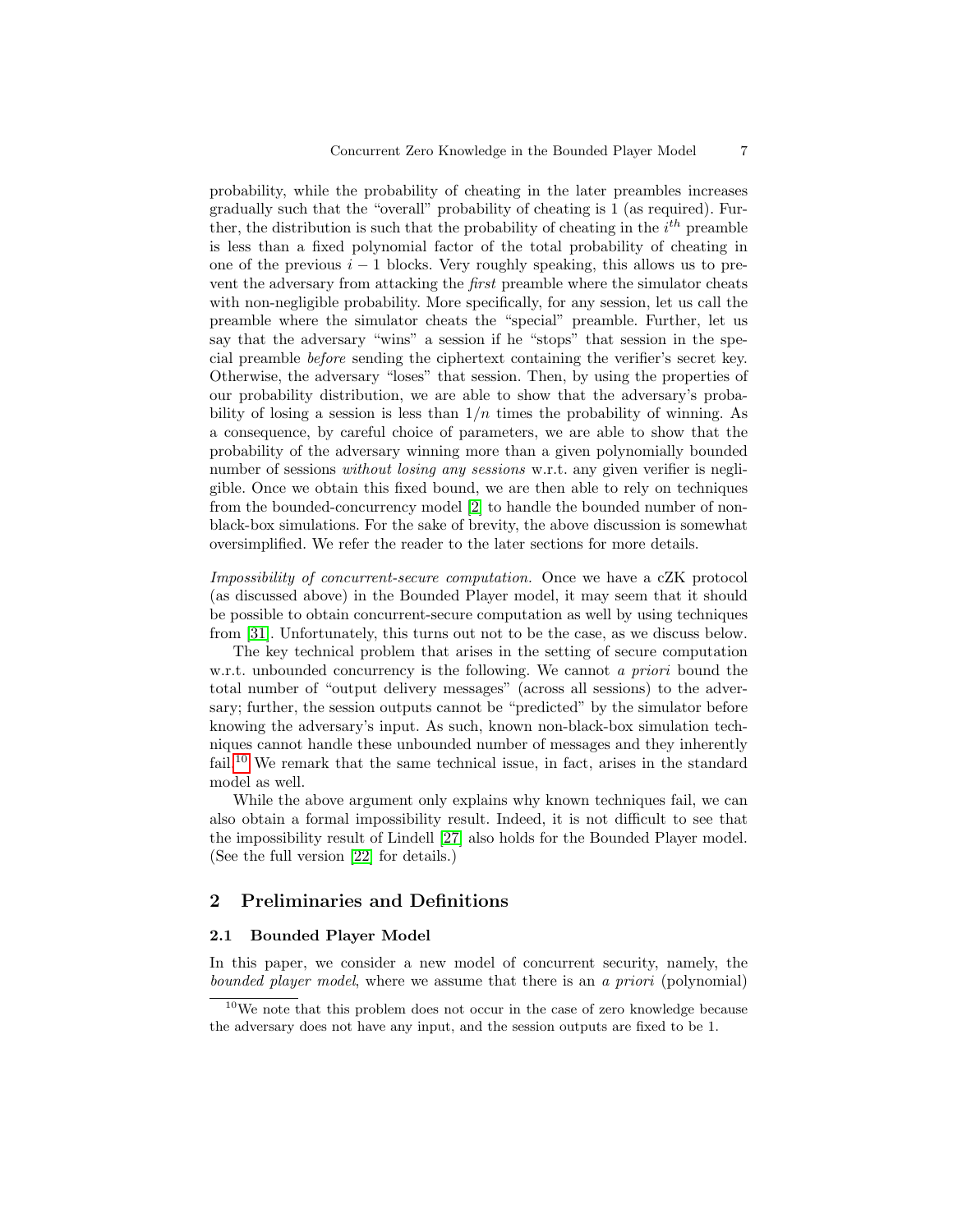upper bound on the total number of player that will ever be present in the system. Specifically, let  $n$  denote the security parameter. Then, we will consider an upper bound  $N = \text{poly}(n)$  on the total number of players that can engage in concurrent executions of a protocol at any time. We assume that each player  $P_i$  $(i \in N)$  has an associated unique identity  $id_i$ , and that there is an established mechanism to enforce that party  $P_i$  uses the same identity  $\mathsf{id}_i$  in each protocol execution that it participates in. We stress that such identities, do not have to be established in advance. New players can join the system with their own (new) identities, as long as the number of players does not exceed N.

We note that this requirement is somewhat similar in spirit to the *bounded*concurrency model [\[2,](#page-18-2)[31\]](#page-19-4), where it is assumed that the adversary cannot start more than an a priori fixed number of concurrent executions of a protocol. We stress, however, that in our model, there is no a priori bound on the total number of protocol sessions that may be executed concurrently. In this respect, one can view the Bounded Player model as a strengthening of the bounded-concurrency model. Indeed, one can argue that while the number of devices and people on this planet can be realistically estimated and bounded, the number of concurrent protocol executions on these devices can not.

Implementing the Bounded Player model. We formalize the Bounded Player model by means of a functionality  $F_{\mathsf{bp}}^N$  that registers the identities of the player in the system. Specifically, a player  $P_i$  that wishes to participate in protocol executions can, at any time, register an identity  $\mathsf{id}_i$  with the functionality  $F_{\mathsf{bp}}^N$ . The registration functionality does not perform any checks on the identities that are registered, except that each party  $P_i$  can register at most one identity  $\mathsf{id}_i$ , and that the total number of identity registrations are bounded by  $N$ . In other words,  $F_{\mathsf{bp}}^N$  refuses to register any new identities once N number of identities have already been registered. The functionality  $F_{\mathsf{bp}}^N$  is formally defined in Figure [1.](#page-7-0)

# $\rm Functionality\,\, \it{F}_{bp}^N$

 $F_{\mathsf{bp}}^N$  initializes a variable *count* to 0 and proceeds as follows.

- Register commands: Upon receiving a message (register,  $sid$ , id<sub>i</sub>) from some party  $P_i$ , the functionality checks that no pair  $(P_i, id'_i)$  is already recorded and that count  $\langle N$ . If this is the case, it records the pair  $(P_i, id_i)$  and sets  $count = count + 1$ . Other wise, it ignores the received message.
- **Retrieve commands:** Upon receiving a message (retrieve, sid,  $P_i$ ) from some party  $P_i$  or the adversary A, the functionality checks if some pair  $(P_i, id_i)$ is recorded. If this the case, it sends  $(sid, P_i, id_i)$  to  $P_j$  (or A). Otherwise, it returns  $(sid, P_i, \perp)$ .

<span id="page-7-0"></span>**Fig. 1.** The Bounded Player Functionality  $F_{\mathsf{bp}}^N$ .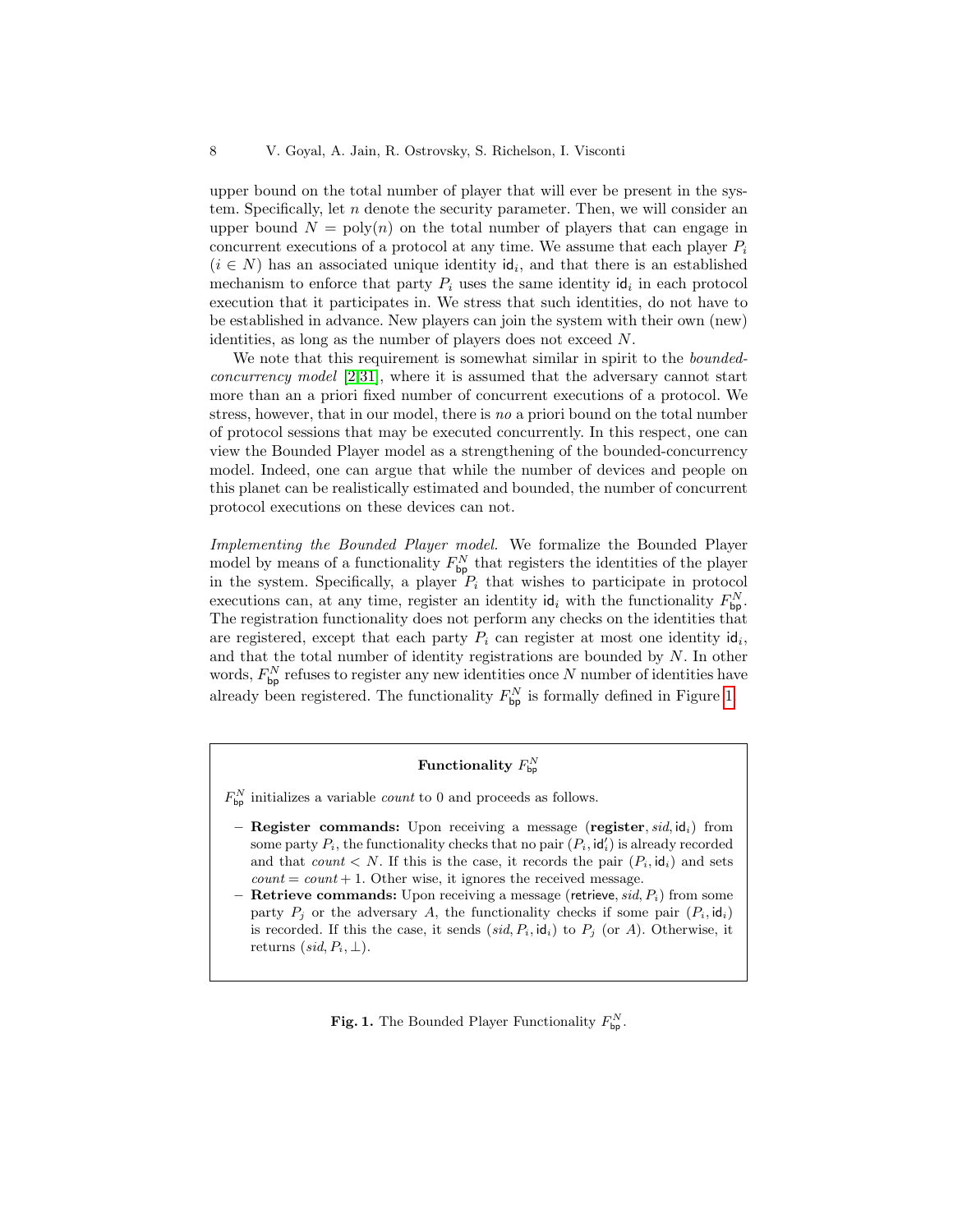In our constructions we will only require that the identities correspond to values in the range of a one-way function. We note that in this particular case, the functionality  $F_{\mathsf{bp}}^N$  bears much resemblance to the *bulletin-board certificate* authority functionality [\[23\]](#page-19-15), which suffices for obtaining authenticated channels [\[9\]](#page-18-14). We finally remark that our model is also closely related to the Bare Public-Key model, introduced by Canetti et al. [\[10\]](#page-18-4). However, we stress that unlike the Bare Public-Key model, we do not assume any synchronization barrier between the registration phase and the protocol computation phase. In particular, we allow parties to register their identities even after the computation begins.

#### 2.2 Concurrent Zero Knowledge in Bounded Player Model

In this section, we formally define concurrent zero knowledge in the Bounded Player model. Our definition, given below, is an adaptation of the one of [\[33\]](#page-19-3) to the Bounded Player model, by also considering non-black-box simulation. Some of the text below is taken verbatim from [\[33\]](#page-19-3).

Let PPT denote probabilistic-polynomial time. Let  $\langle P, V \rangle$  be an interactive argument for a language  $L$ . Consider a concurrent adversarial verifier  $V^*$  that, given input  $x \in L$ , interacts with an unbounded number of independent copies of  $P$  (all on the same common input x and moreover equipped with a proper witness  $w$ ), without any restriction over the scheduling of the messages in the different interactions with  $P$ . In particular,  $V^*$  has control over the scheduling of the messages in these interactions. Further, we say that  $V^*$  is an N-bounded concurrent adversary if it assumes at most  $N$  verifier identities during its (unbounded) interactions with P. [11](#page-8-0)

The transcript of a concurrent interaction consists of the common input  $x$ , followed by the sequence of prover and verifier messages exchanged during the interaction. We denote by  $view_{V^*}^P(x, z, N)$  the random variable describing the content of the random tape of the  $N$ -bounded concurrent adversary  $V^*$  with auxiliary input  $z$  and the transcript of the concurrent interaction between  $P$ and  $V^*$  on common input x.

**Definition 1 (cZK in Bounded Player model).** Let  $\langle P, V \rangle$  be an interactive argument system for a language L. We say that  $\langle P, V \rangle$  is concurrent zero knowledge in the Bounded Player model if for every N-bounded concurrent nonuniform PPT adversary  $V^*$ , there exists a PPT algorithm S, such that the following ensembles are computationally indistinguishable,

 ${ \{view^P_{V^*}(x, z, N)\}_{x \in L, z \in \{0,1\}^*, N \in poly(n)} \text{ and } { \{S(x, z, N)\}_{x \in L, z \in \{0,1\}^*, N \in poly(n)} \}.$ 

#### 2.3 Building Blocks

In this section, we discuss the main building blocks that we will use in our cZK construction.

<span id="page-8-0"></span><sup>&</sup>lt;sup>11</sup>Thus,  $V^*$  can open multiple sessions with P for every unique verifier identity.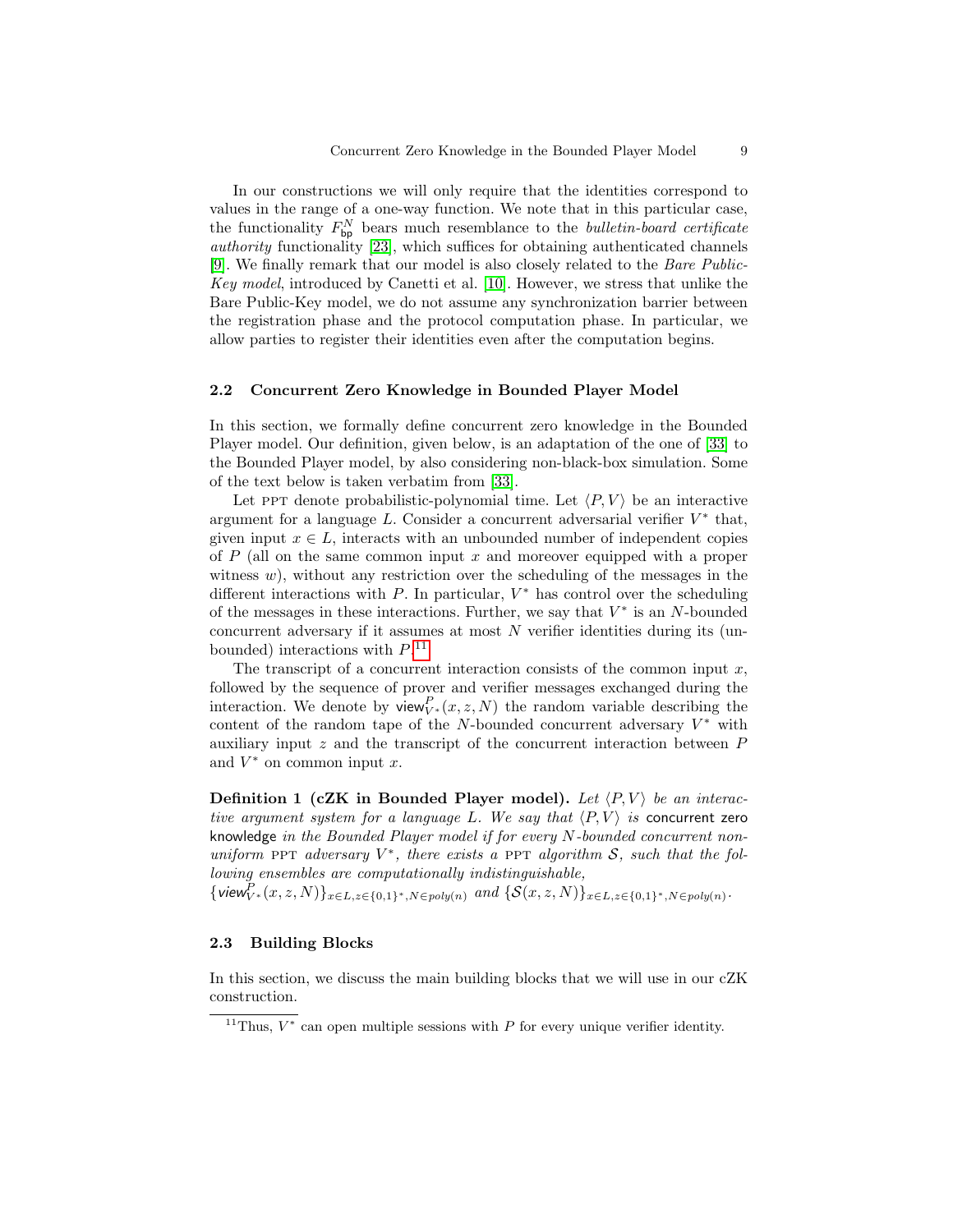#### 10 V. Goyal, A. Jain, R. Ostrovsky, S. Richelson, I. Visconti

Perfectly Hiding Commitment Scheme. In our constructions, we will make use of a perfectly hiding string commitment scheme, denoted Com. For simplicity of exposition, we will make the simplifying assumption that Com is a non-interactive perfectly hiding commitment scheme (even though such a scheme cannot exist). In reality, Com would be taken to be a 2-round commitment scheme, which can be based on collections of claw-free permutations [\[20\]](#page-19-16). Unless stated otherwise, we will simply use the notation  $\text{Com}(x)$  to denote a commitment to a string x, and assume that the randomness (used to create the commitment) is implicit.

Perfect Witness Indistinguishable Argument of Knowledge. We will also make use of a perfect witness-indistinguishable argument of knowledge system for all of  $\mathcal{NP}$  in our construction. Such a scheme can be constructed, for example, by parallel repetition of the 3-round Blum's protocol for Graph Hamiltonicity [\[6\]](#page-18-15) instantiated with a perfectly hiding commitment scheme. We will denote such an argument system by  $\langle P_{\text{pWI}}, V_{\text{pWI}} \rangle$ .

Perfect Witness Indistinguishable Universal Argument. In our construction, we will use a perfect witness-indistinguishable universal argument system, denoted  $\langle P_{\text{pUA}}, V_{\text{pUA}} \rangle$ . Such an argument system can be constructed generically from a (computational) witness-indistinguishable universal argument pUA by using techniques of [\[32\]](#page-19-17). Specifically, in protocol  $\langle P_{\text{pUA}}, V_{\text{pUA}} \rangle$ , the prover P and verifier  $V$  first engage in an execution of  $pUA$ , where instead of sending its messages in the clear, P commits to each message using a perfectly hiding commitment scheme. Finally,  $P$  and  $V$  engage in an execution of a perfect zero knowledge argument of knowledge where  $P$  proves that the "decommitted" transcript of  $pUA$ is "accepting". The resulting protocol is still a "weak" argument of knowledge.

Perfect (Bounded-Concurrent) Zero-Knowledge. Our cZK argument crucially uses as a building block, a variant of the bounded cZK argument of Barak [\[2\]](#page-18-2). Similarly to [\[32\]](#page-19-17), we modify the protocol appropriately such that it is perfect bounded cZK. Specifically, instead of a statistically binding commitment scheme, we will use a perfectly hiding commitment scheme. Instead of a computationally witness-indistinguishable universal argument (UARG), we will use a perfect witness indistinguishable UARG, denoted  $\langle P_{\text{pUA}}, V_{\text{pUA}} \rangle$ . Further, the length parameter  $\ell(N)$  used in the modified protocol is a function of N, where N is the bound on the number of verifiers in the system. Protocol  $\langle P_{\text{pB}}, V_{\text{pB}} \rangle_N$ is described in Figure [3](#page-11-0) and can be based on claw-free permutations.

Resettable Witness Indistinguishable Proof System. We will further use a re-settable witness-indistinguishable proof system [\[10\]](#page-18-4) for all of  $\mathcal{NP}$ . Informally speaking, a proof system is resettable witness indistinguishable if it remains witness indistinguishable even against an adversarial verifier who can reset the prover and receive multiple proofs such that the prover uses the same random tape in each of the interactions. While the focus of this work is not on achieving security against reset attacks, such a proof system turns out to be useful when arguing concurrent soundness of our protocol (where our proof relies on a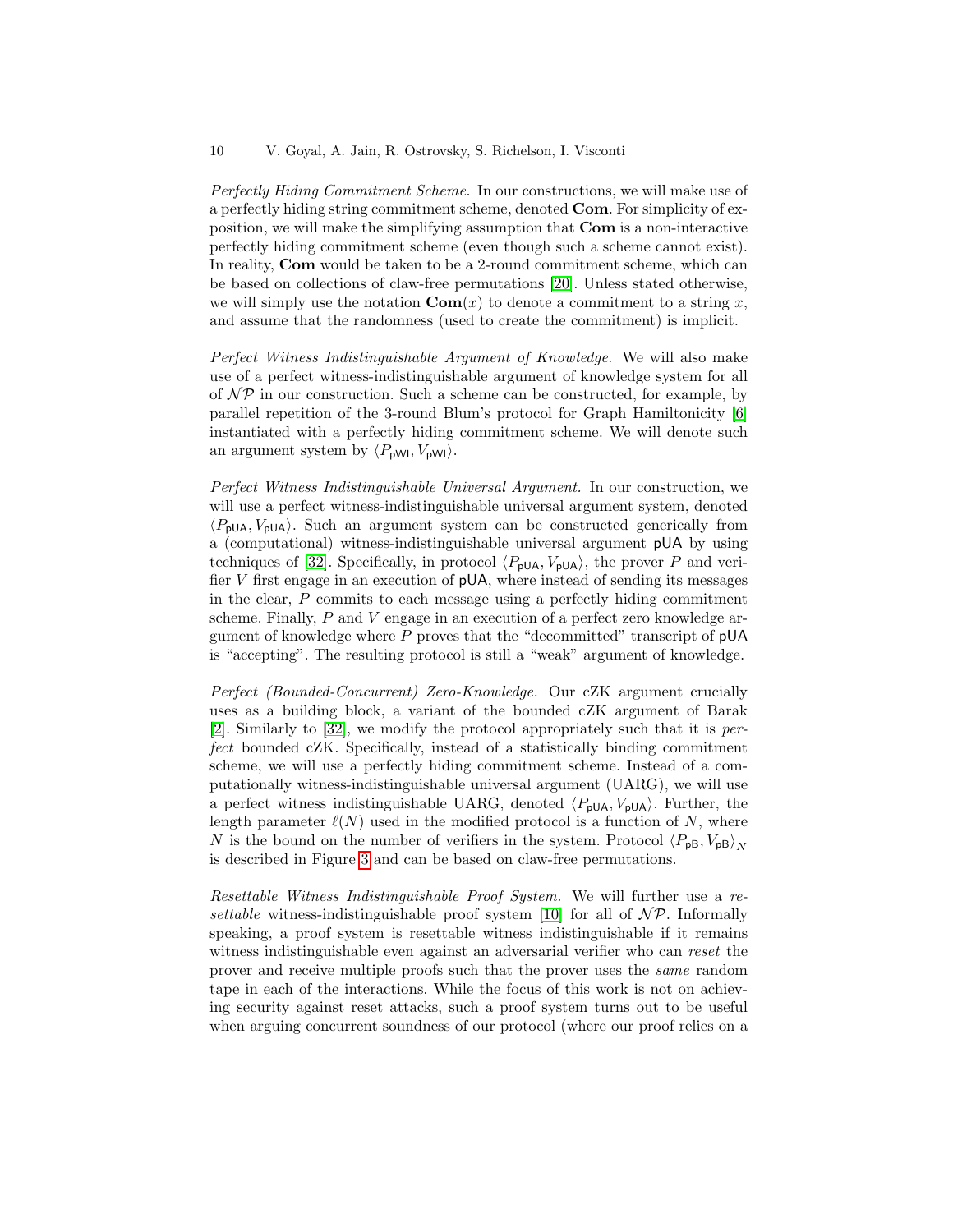rewinding based argument). We will denote such a proof system by  $\langle P_{\text{rW1}}, V_{\text{rW1}} \rangle$ . It follows from [\[10\]](#page-18-4) that such a proof system can be based on perfectly hiding commitments.

Dense Cryptosystems [\[35\]](#page-19-18). We will use a semantically secure public-key encryption scheme, denoted as (Gen, Enc, Dec) that supports *oblivious* key generation (i.e., it should be possible to sample a public key without knowing the corresponding secret key). More precisely, there exists a deterministic algorithm **OGen** that takes as input the security parameter  $1^n$  and a sufficiently long random string  $\sigma$  and outputs a public key  $pk \leftarrow \mathbf{OGen}(1^n, \sigma)$ , where pk is perfectly indistinguishable from a public key chosen by the normal key generation algorithm Gen. For simplicity of exposition, we will assume that the OGen algorithm simply outputs the input randomness  $\sigma$  as the public key. Such schemes can be based on a variety of number-theoretic assumptions such as DDH [\[35\]](#page-19-18).

## <span id="page-10-1"></span>3 Concurrent Zero Knowledge in Bounded Player Model

In this section, we describe our concurrent zero-knowledge protocol in the bounded player model.

*Relation*  $R_{\text{sim}}$ . We first recall a slight variant of Barak's [\[2\]](#page-18-2)  $\text{NTIME}(T(n))$ relation  $R_{\text{sim}}$ , as used previously in [\[32\]](#page-19-17). Let  $T : \mathbb{N} \to \mathbb{N}$  be a "nice" function that satisfies  $T(n) = n^{\omega(1)}$ . Let  $\{\mathcal{H}_n\}_n$  be a family of collision-resistant hash functions where a function  $h \in \mathcal{H}_n$  maps  $\{0,1\}^*$  to  $\{0,1\}^n$ , and let **Com** be a perfectly hiding commitment scheme for strings of length  $n$ , where for any  $\alpha \in \{0,1\}^n$ , the length of  $\mathbf{Com}(\alpha)$  is upper bounded by 2n. The relation  $R_{\text{sim}}$ is described in Figure [2.](#page-10-0)

**Instance:** A triplet  $\langle h, c, r \rangle \in \mathcal{H}_n \times \{0, 1\}^{n} \times \{0, 1\}^{\text{poly}(n)}$ . Witness: A program  $\Pi \in \{0,1\}^*$ , a string  $y \in \{0,1\}^*$  and a string  $s \in \{0,1\}^*$  ${0,1\}^{\text{poly}(n)}$ . **Relation:**  $R_{\text{sim}}(\langle h, c, r \rangle, \langle H, y, s \rangle) = 1$  if and only if:  $|y| \leq |r| - n$ ,  $c =$  $\text{Com}(h(\Pi); s)$  and  $\Pi(y) = r$  within  $T(n)$  steps.

<span id="page-10-0"></span>**Fig. 2.**  $R_{\text{sim}}$  - A variant of Barak's relation [\[32\]](#page-19-17)

Remark 1. The relation presented in Figure [2](#page-10-0) is slightly oversimplified and will make Barak's protocol work only when  $\{\mathcal{H}_n\}_n$  is collision-resistant against "slightly" super-polynomial sized circuits. For simplicity of exposition, in this manuscript, we will work with this assumption. We stress, however, that as discussed in prior works  $(3,31)$ , this assumption can be relaxed by using a "good"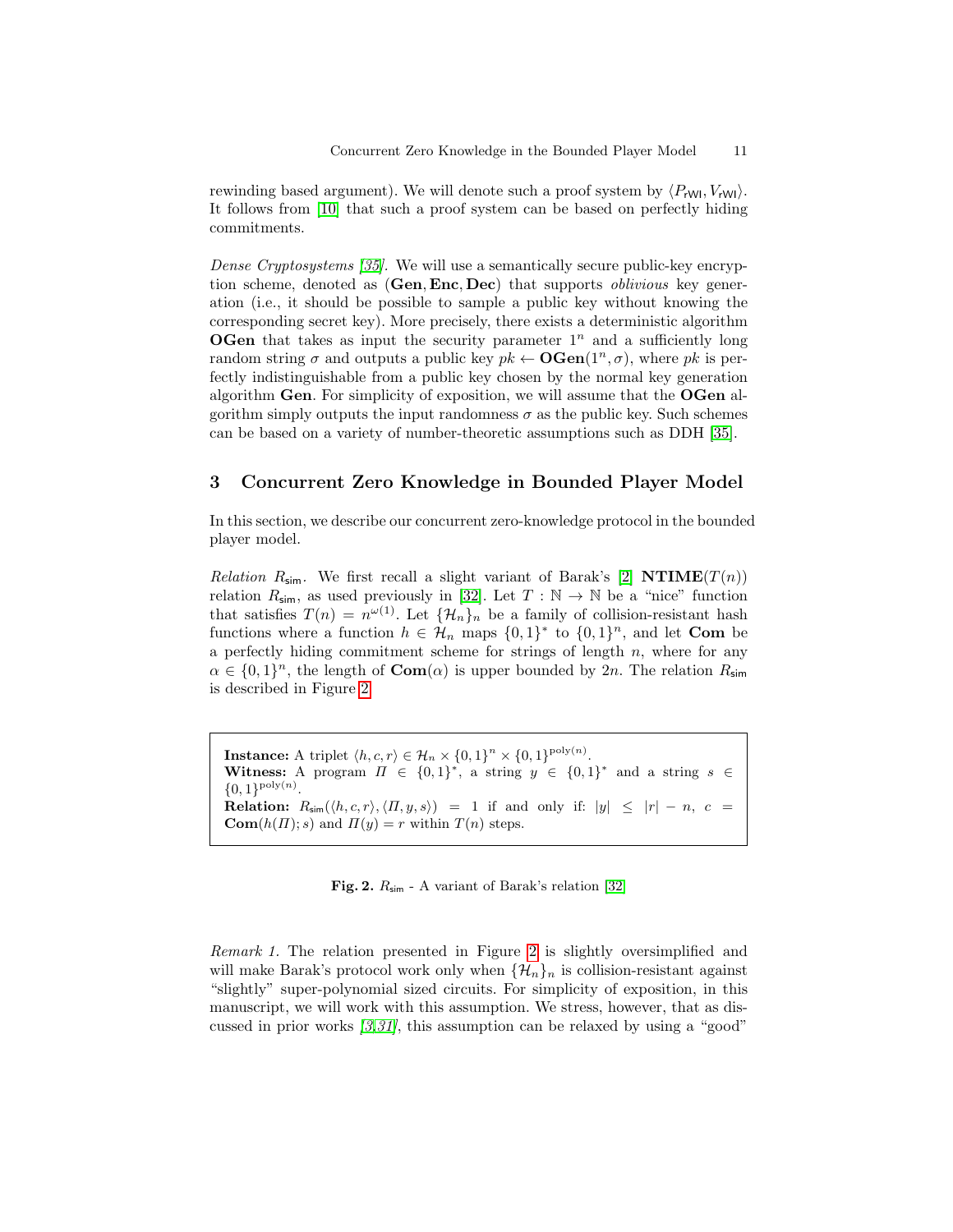error-correcting code ECC (with constant distance and polynomial-time encoding and decoding procedures), and replacing the condition  $c = \text{Com}(h(\Pi); s)$ with  $c = \text{Com}(\textsf{ECC}(h(\Pi)); s)$ .

**Parameters:** Security parameter n, length parameter  $\ell(N)$ . Common Input:  $x \in \{0,1\}^{\text{poly}(n)}$ . **Private Input to P:** A witness w such that  $R_L(x, w) = 1$ . Stage 1 (Preamble Phase):  $V \to P$ : Send  $h \stackrel{\text{R}}{\leftarrow} \mathcal{H}_n$ .  $P \to V$ : Send  $c = \text{Com}(0^n)$ .  $V \to P$ : Send  $r \stackrel{\text{R}}{\leftarrow} \{0,1\}^{\ell(N)}$ . Stage 2 (Proof Phase):  $P \leftrightarrow V$ : A perfect WI UARG  $\langle P_{\text{pUA}}, V_{\text{pUA}} \rangle$  proving the OR of the following statements: 1.  $\exists w \in \{0,1\}^{\text{poly}(|x|)} \text{ s.t. } R_L(x,w) = 1.$ 2.  $\exists \langle \Pi, y, s \rangle \text{ s.t. } R_{\text{sim}}(\langle h, c, r \rangle, \langle \Pi, y, s \rangle) = 1.$ 

<span id="page-11-0"></span>Fig. 3. Protocol  $\langle P_{\rm pB}, V_{\rm pB} \rangle_{N}$ 

#### 3.1 Our Protocol

We are now ready to present our concurrent zero knowledge protocol, denoted  $\langle P, V \rangle$ . Let P and V denote the prover and verifier respectively. Let N denote the bound on the number of verifiers present in the system. Let  $f_{\text{owf}}$  denote a one-way function, and (Gen, Enc, Dec) denote a dense public key encryption scheme. Let  $\left< P_{\text{pB}}, V_{\text{pB}} \right>_N$  denote the perfect zero-knowledge argument system as described above. Further, let  $\langle P_{\text{pWI}}, V_{\text{pWI}} \rangle$  denote a perfect witness indistinguishable argument of knowledge, and let  $\langle P_{\text{rWI}}, V_{\text{rWI}} \rangle$  denote a resettable witness indistinguishable proof system.

The protocol  $\langle P, V \rangle$  is described in Figure [4.](#page-12-0) For our purposes, we set the length parameter  $\ell(N) = n^3 \cdot N \cdot P(n)$ , where  $P(n)$  is a polynomial upper bound on the total length of the prover messages in the protocol plus the length of the secret key of the verifier.

The completeness property of  $\langle P, V \rangle$  follows immediately from the construction. Due to lack of space, we defer the proof of soundness to the full ver-sion [\[22\]](#page-19-14). We remark that, in fact, we prove *concurrent soundness* of  $\langle P, V \rangle$ , i.e., we show that a computationally-bounded adversarial prover who engages in multiple concurrent executions of  $\langle P, V \rangle$  (where the scheduling across the sessions is controlled by the adversary) cannot prove a false statement in any of the executions, except with negligible probability. We note that similarly to the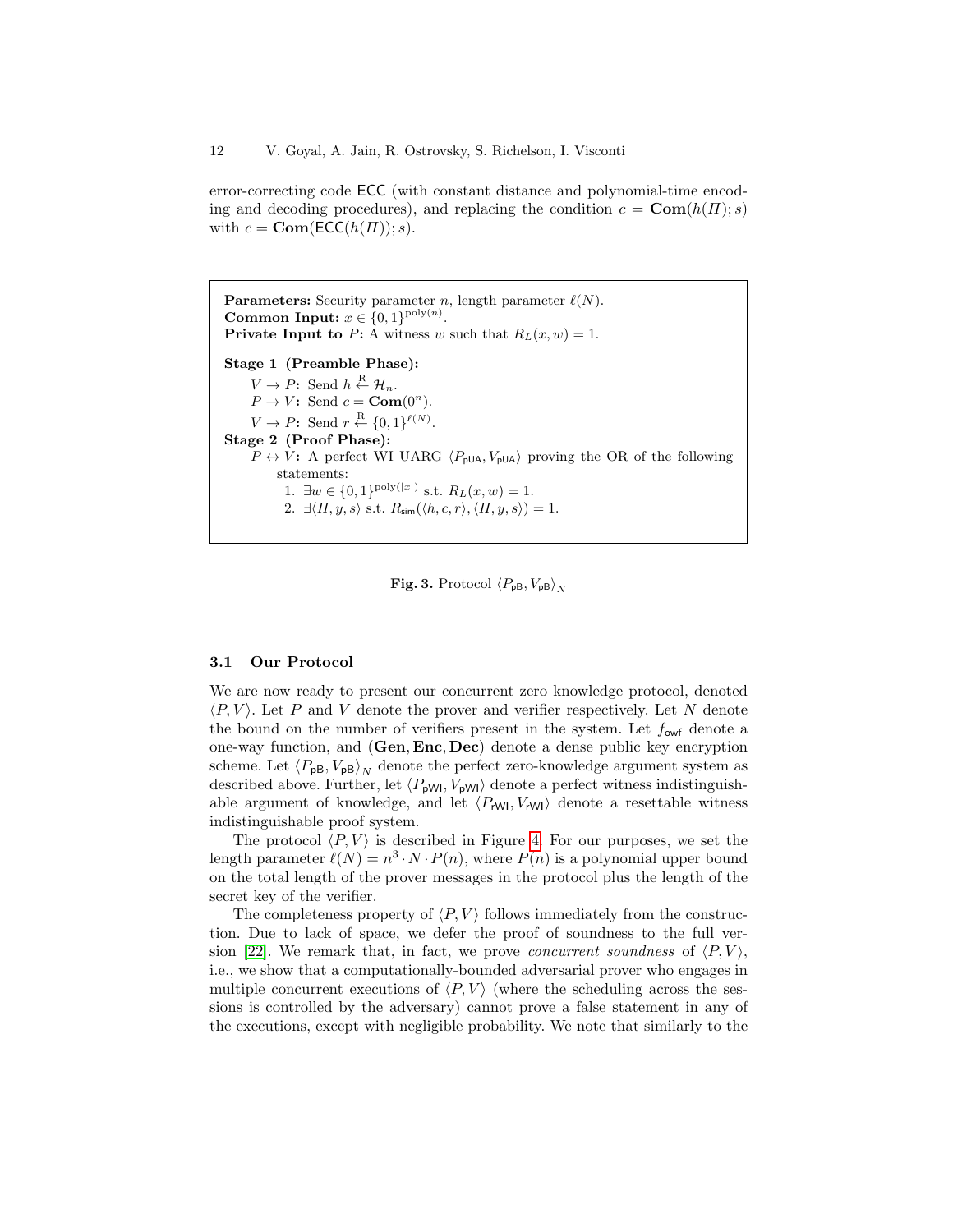**Parameters:** Security parameter n,  $N = N(n)$ ,  $t = \omega(1)$ . Common Input:  $x \in \{0,1\}^{\text{poly}(n)}$ . **Private Input to P:** A witness w s.t.  $R_L(x, w) = 1$ . **Private Input to** V: A public key  $pk = (y_0, y_1)$  and secret key  $sk = (b, x_b)$  s.t.  $b \stackrel{\text{R}}{\leftarrow} \{0,1\}, y_b = f_{\text{owf}}(x_b).$ **Stage 1 (Preamble Phase):** Repeat the following steps  $t$  times.  $V \rightarrow P$ : Send  $pk = (y_0, y_1)$ .  $P \to V$ : Choose  $\sigma_p \stackrel{\text{R}}{\leftarrow} \{0,1\}^n$  and send  $c_p = \text{Com}(\sigma_p)$ .  $V \to P$ : Send  $\sigma_v \stackrel{\text{R}}{\leftarrow} \{0,1\}^n$ .  $P \to V$ : Send  $\sigma_p$ . Let  $\sigma = \sigma_p \oplus \sigma_v$ .  $P \leftrightarrow V$ : An execution of  $\langle P_{\text{pB}}, V_{\text{pB}} \rangle_N$  to prove the following statement: ∃s s.t.  $c = \text{Com}(\sigma_p; s).$  $V \rightarrow P$ : Send  $e_1 = \mathbf{Enc}_{\sigma}(x_b)$ ,  $e_2 = \mathbf{Enc}_{\sigma}(x_b)$ .  $V \leftrightarrow P$ : An execution of resettable WI  $\langle P_{rW1}, V_{rW1} \rangle$  to prove the following statement:  $\exists \langle i, b, x_b, s \rangle$  s.t.  $e_i = \mathbf{Enc}_{\sigma}(x_b; s)$  and  $y_b = f_{\text{owf}}(x_b)$ . Stage 2 (Proof Phase):  $P \leftrightarrow V$ : An execution of perfect WIAOK  $\langle P_{\text{pWI}} | V_{\text{pWI}} \rangle$  to prove the OR of the following statements: 1.  $\exists w \in \{0,1\}^{\text{poly}(|x|)} \text{ s.t. } R_L(x,w) = 1.$ 2.  $\exists \langle b, x_b \rangle$  s.t.  $y_b = f_{\text{owf}}(x_b)$ .

<span id="page-12-0"></span>Fig. 4. Protocol  $\langle P, V \rangle$ 

Bare Public-Key model [\[10\]](#page-18-4), "stand-alone" soundness does not imply concurrent soundness in our model. Informally speaking, this is because the standard approach of reducing concurrent soundness to stand-alone soundness by "internally" emulating all but one verifier does not work since the verifier's secret keys are private. Indeed, Micali and Reyzin [\[29\]](#page-19-13) gave concrete counter-examples to show that stand-alone soundness does not imply concurrent soundness in the BPK model. We note that their results immediately extend to our model.

We now turn to prove that protocol  $\langle P, V \rangle$  is concurrent zero-knowledge in the Bounded Player model.

#### 3.2 Proof of Concurrent Zero Knowledge

In this section, we prove that the protocol  $\langle P, V \rangle$  described in Section [3](#page-10-1) is concurrent zero-knowledge in the bounded player model. Towards this end, we will construct a non-black-box (polynomial-time) simulator and then prove that the concurrent adversary's view output by the simulator is indistinguishable from the real view. We start by giving an overview of the proof and then proceed to give details.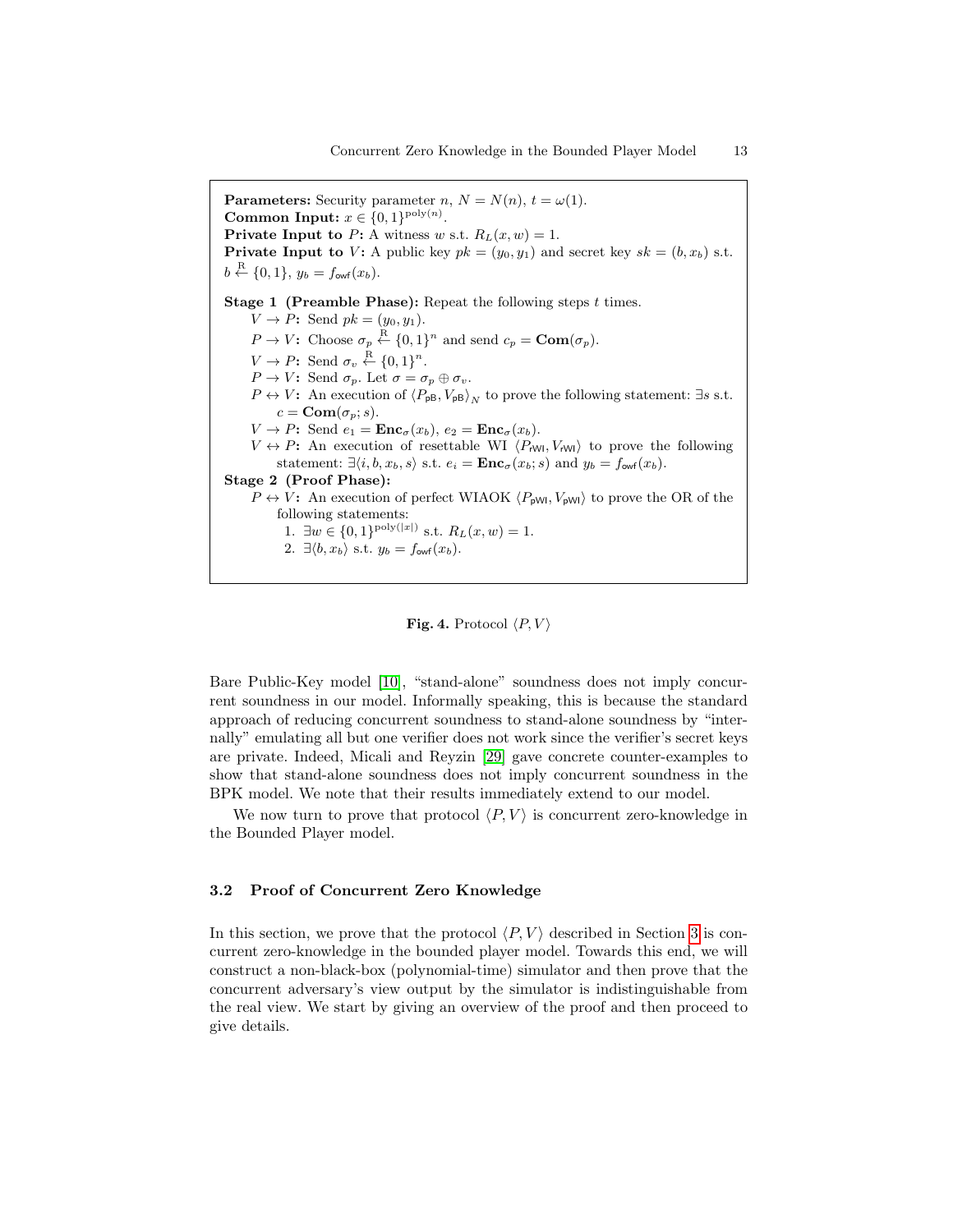Overview. Barak's argument system [\[2\]](#page-18-2) is zero-knowledge in the bounded concurrency model where the concurrent adversary is allowed to open at most  $m = m(n)$  concurrent sessions for a fixed polynomial m. Loosely speaking, Barak's simulator takes advantage of the fact that the total number of prover messages across all sessions is bounded; thus it can commit to a machine that takes only a bounded-length input y that is smaller than the challenge string  $r$ , and outputs the next message of the verifier, in any session. In our model, there is no bound on the total number of sessions, thus we cannot directly employ the same strategy. Towards this, an important observation in our setting is that once we are able to "solve" a verifier identity (i.e., learn secret key of a verifier), then the simulator does not need to do Barak-style simulation anymore for that identity. But what of the number of Barak-style simulations that the simulator needs to perform before it can learn any secret key? Indeed, if this number were unbounded, then we would run into the same problems that one encounters when trying to construct non-black-box cZK in the standard model. Fortunately, we are able to show that the simulator only needs to perform a bounded number of Barak-style simulations before it can learn a secret key. Thus, we obtain the following strategy: the simulator commits to an "augmented machine" that is able to simulate almost all of the simulator messages by itself; the remaining simulator messages are given as input to this machine. As discussed above, we are able to bound the total number of these messages, and thus by setting the challenge string  $r$  to be more than this bound, we ensure that the simulation is correct. More specifically, the input passed by the simulator to the machine consists of transcripts of concurrent sessions where again the simulator had to use Barak-style simulation<sup>[12](#page-13-0)</sup> and the (discovered) secret keys of the verifiers to be used by the machine to carry on the simulation by itself (without performing Barak-style simulation).

The Simulator. We now proceed to describe our simulator. The simulator SIM consists of two main parts, namely,  $SIM_{\text{easy}}$  and  $SIM_{\text{extract}}$ . Loosely speaking,  $SIM_{\mathrm{extract}}$  is only used to cheat in a "special" preamble block of a session in order to learn the secret key of a verifier, while  $SIM_{\text{easy}}$  is used for the remainder of the simulation, which includes following honest prover strategy in preamble blocks and simulating the proof phase of each session using the verifier's secret key as the trapdoor witness. Specifically,  $SIM_{\text{extract}}$  cheats in the  $\langle P_{\text{pB}}, V_{\text{pB}} \rangle_N$ protocol by committing to an augmented verifier machine  $\Pi$  that contains the code of  $SIM<sub>easy</sub>$ , allowing it to simulate all of the simulator messages except those generated by  $SIM_{\text{extract}}$  (in different sessions). As we show below, these messages can be bounded to a fixed value. We now describe the simulator in more detail.

Setup and Inputs. Our simulator SIM interacts with an adversary  $V^* = (V_1^*, \ldots, V_N^*)$ who controls verifiers  $V_1, \ldots, V_N$ .  $V^*$  interacts with  $SIM$  in m sessions, and

<span id="page-13-0"></span><sup>&</sup>lt;sup>12</sup>The reason we pass this transcript as input is that in this way we can avoid the blow up of the running time of the simulator when nested Barak-style simulations are performed.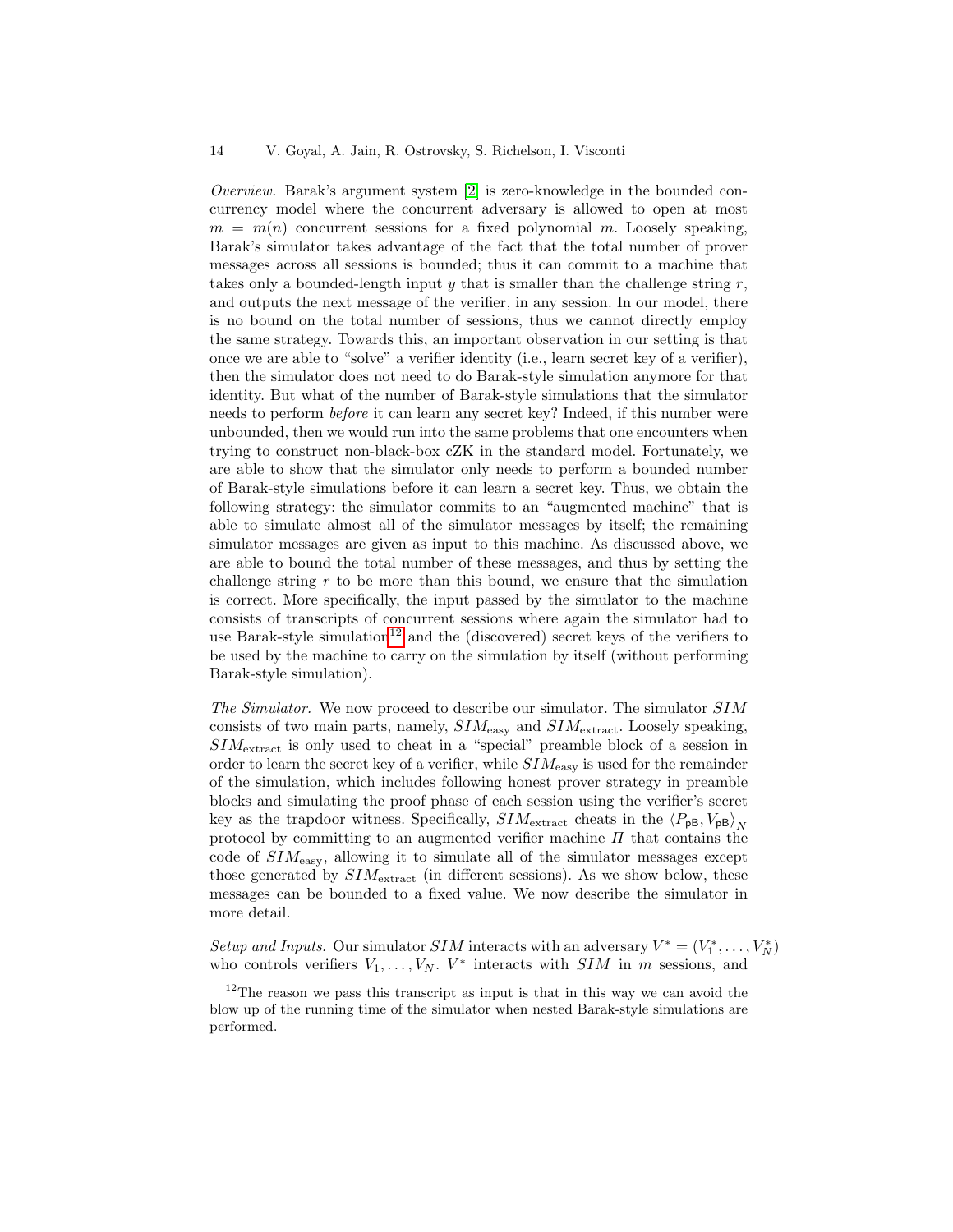controls the scheduling of the messages. We give  $SIM$  non-black-box access to V<sup>\*</sup>. Throughout the interaction, SIM keeps track of a tuple  $\boldsymbol{\beta} = (\beta_1, \dots, \beta_N)$ representing the secret keys SIM has learned so far. At any point during the interaction either  $\beta_i = sk_i$  (more precisely,  $\beta_i$  is one of the coordinates of  $sk_i$ ) or  $\beta_i$  is the symbol  $\perp$ . Initially,  $SIM$  sets each  $\beta_i$  to  $\perp$ , but it updates  $\beta$  throughout the interaction as it extracts secret keys. Additionally, SIM keeps a counter vector  $\mathbf{a} = (a_1, \ldots, a_N)$ , incrementing  $a_i$  each time it executes a preamble block using  $SIM_{\text{extract}}$  against  $V_i^*$ . We have  $SIM$  halt and output FAIL if any  $a_i$ ever surpasses  $n^3$ . Our technical lemma shows that this happens with negligible probability. Finally, we have SIM keep track of a set of tuples

$$
\Psi = \left\{ \left( (i, j, k)_{\gamma}; \phi_{\gamma} \right) : \gamma = 1, \dots, n^3 N \right\}
$$

where each  $(i, j, k)_{\gamma} \in [N] \times [m] \times [t]$  and  $\phi_{\gamma}$  is a string. The tuples  $(i, j, k)_{\gamma}$  represent the preamble blocks played by  $SIM_{\text{extract}}$ ; specifically,  $(i, j, k)$  corresponds to the k−th block of the j−th session against  $V_i^*$ . The string  $\phi_{\gamma}$  is the collection of simulator messages sent in block  $(i, j, k)_{\gamma}$ . This set of tuples  $\Psi$  (along with  $\beta$ ) will be the extra input given to the augmented machine. As we show below, the total size of  $\Psi$  will be a priori bounded by a polynomial in n.

Consider the interaction of  $SIM$  with some  $V^*$  impersonating  $V_i$ . Each time  $V^*$  opens a session on behalf of  $V_i$ ,  $SIM$  chooses a random  $k \in \{1, ..., t\}$  according to a distribution  $D_t$  which we define later. This will be the only preamble block of the session played by  $SIM_{\text{extract}}$  provided that  $\beta_i = \perp$  when the block begins. If  $SIM$  has already learned the secret key  $sk_i$ , it does not need to call  $SIM_{\text{extract}}$ . We now describe the parts of  $SIM$  beginning with  $SIM_{\text{easy}}$ .

The sub-simulator  $SIM_{easy}$ . Recall that  $SIM_{easy}$  is run on input  $\beta$  and  $\Psi$ . When  $SIM<sub>easy</sub>$  is called to execute the next message of a preamble block, it checks if the message is already in  $\Psi$ . If this is the case,  $SIM_{\text{easy}}$  just plays the message. Otherwise,  $SIM_{\text{easy}}$  plays fairly, choosing a random  $\sigma_p$  and sending  $c_p = \text{Com}(\sigma_p; s)$ for some s. Upon receiving  $\sigma_v$ , it returns  $\sigma_p$  and completes  $\langle P_{\rm pB}, V_{\rm pB} \rangle$  using s as its witness. Its receipt of encryptions  $(e_1, e_2)$  and acceptance of  $\langle P_{\text{rWI}}, V_{\text{rWI}} \rangle$  ends the preamble block. If  $SIM_{\text{easy}}$  does not accept  $V^*$ 's execution of  $\langle P_{\text{rWI}}, V_{\text{rWI}} \rangle$ it aborts the interaction, as would an honest prover.

When  $SIM_{\text{easy}}$  is called to execute  $\langle P_{\text{pWI}}, V_{\text{pWI}} \rangle$  then it checks if the secret key of the verifier is in  $\beta$ . If yes,  $SIM_{\text{easy}}$  completes  $\langle P_{\text{pWI}}, V_{\text{pWI}} \rangle$  using sk<sub>i</sub> as its witness. Otherwise,  $\beta_i = \perp$  and  $SIM_{\text{easy}}$  halts outputting FAIL. Our technical lemma shows that the latter does not happen, except with negligible probability.

The sub-simulator  $SIM_{extract}$ . When  $SIM_{extract}$  is called to execute preamble block k of session j with verifier  $V_i^*$ , it receives  $\Psi$ ,  $\beta$  and a as input. We assume  $\beta_i = \perp$  since otherwise, SIM would not have called SIM<sub>extract</sub>. Immediately upon being called,  $SIM_{\text{extract}}$  increments  $a_i$  and adds the tuple  $((i, j, k); \phi)$  to  $\Psi$ . Initially,  $\phi$  is the empty string, but each time  $SIM_{\text{extract}}$  sends a message, it appends the message to  $\phi$ . By the end of the block,  $\phi$  is a complete transcript of the simulator messages in preamble block  $(i, j, k)$ .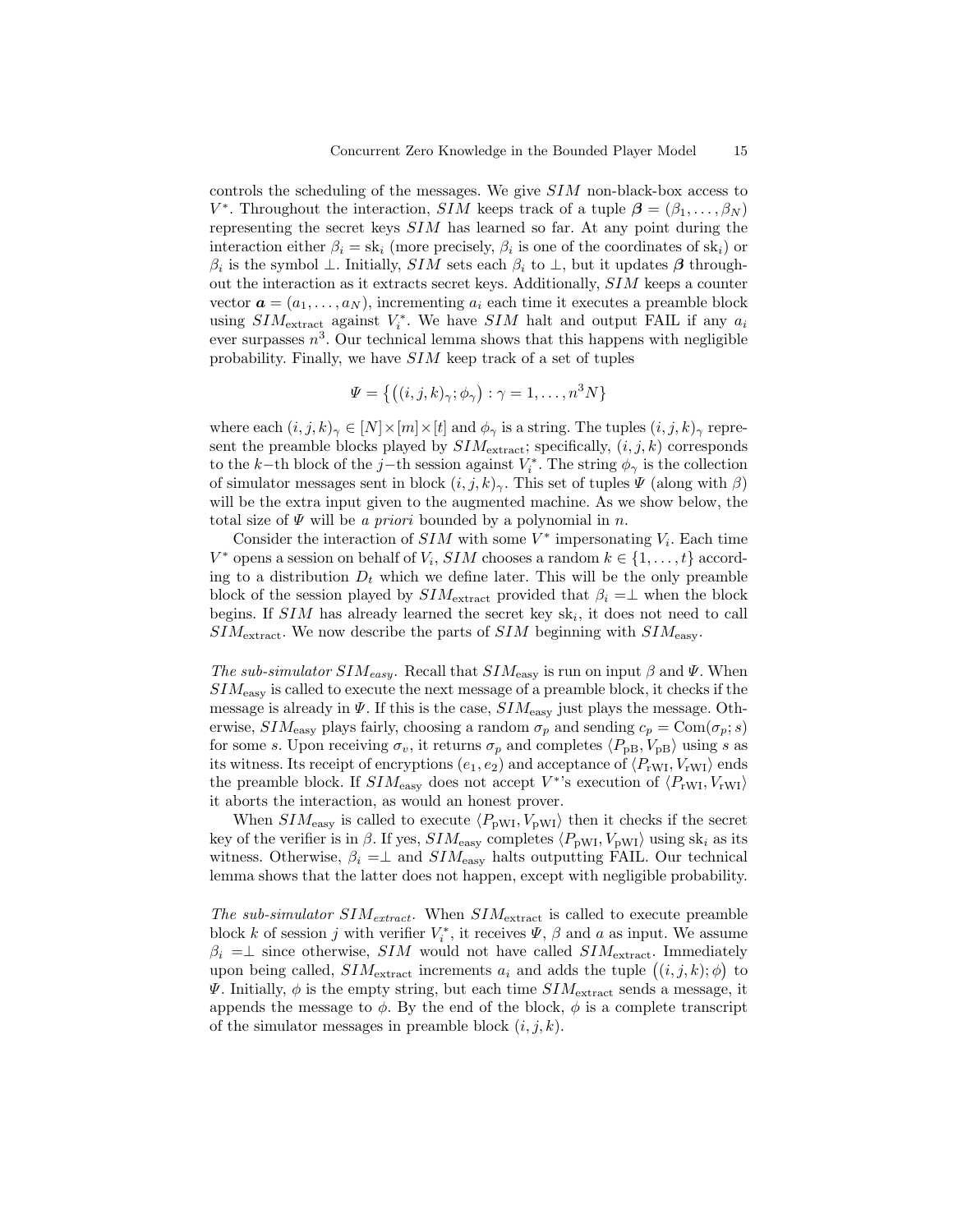The preamble block begins normally, with  $SIM_{\text{extract}}$  choosing a random string and sending  $c_p$ , a commitment to it. Upon receiving  $\sigma_v$ , however,  $SIM_{\text{extract}}$ runs Gen obtaining key pair  $(\sigma, \tau)$  for the encryption scheme and returns  $\sigma_p =$  $\sigma \oplus \sigma_v$ . Next,  $SIM_{\text{extract}}$  enters  $\langle P_{\text{pB}}, V_{\text{pB}} \rangle$  which it completes using the already extracted secret key. Formally, when  $V^*$  sends h, beginning  $\langle P_{\rm pB}, V_{\rm pB} \rangle$ ,  $SIM_{\text{extract}}$  chooses a random s and sends  $Com(h(\Pi); s)$ , where  $\Pi$  is the next message function of  $V^*$ , augmented with the ability to compute all the intermediate messages sent by  $SIM_{\text{easy}}$ . The machine  $\Pi$  takes input  $y = (\Psi, \beta)$  and outputs the next verifier message in an interaction between  $V^*$  and a machine  $M$  who plays exactly like  $SIM_{\text{easy}}$  with the following exception. For each tuple  $((i, j, k); \phi) \in \Psi$ , M reads its messages of block  $(i, j, k)$  from the string y. In order to simulate  $SIM_{\text{easy}}$  in the subprotocols  $\langle P_{\text{pWI}}, V_{\text{pWI}}\rangle$ , M also uses the tuple  $\boldsymbol{\beta} = (\beta_1, \dots, \beta_N)$  received as input, where each  $\beta_i$  is the secret key of the  $i'$ -th verifier (if available), and  $\perp$  otherwise.

After committing to  $\Pi$ , and receiving r,  $SIM_{\text{extract}}$  completes  $\langle P_{\text{pUA}}, V_{\text{pUA}} \rangle$ using witness  $(\Pi, \Psi \| \beta, s)$  where  $\Psi$  and  $\beta$  might have been updated by other executions of  $SIM_{\text{extract}}$  occurring between the time  $SIM_{\text{extract}}$  sent  $Com(h(\Pi); s)$ and received r. Our counter ensures that  $|\Psi|$  is a priori bounded, while  $|\beta|$  is bounded by definition. By construction,  $\Pi$  correctly predicts  $V^*$ 's message  $r$ , and so  $(\Pi, \Psi \| \beta, s)$  is a valid witness for  $\langle P_{\text{sUA}}, V_{\text{sUA}} \rangle$ . Finally,  $SIM_{\text{extract}}$  receives encryptions  $e_1, e_2$  and the proof of correctness in  $\langle P_{\text{rWI}}, V_{\text{rWI}}\rangle$ . It now decrypts the ciphertexts using  $\tau$  thereby learning secret key sk<sub>i</sub> of  $V_i^*$ . If the decrypted value is a valid secret key sk<sub>i</sub>, then it updates  $\beta$  by setting  $\beta_i = sk_i$ . Otherwise, it outputs the abort symbol  $\perp$  and stops. (It is easy to see that since the proof system  $\langle P_{\text{rWH}}$ ,  $V_{\text{rWH}}\rangle$  is sound, the probability of simulator outputting ⊥ at this step is negligible.)

Analysis. There are two situations in which SIM outputs fail: if some counter  $a_i$  exceeds  $n^3$ , or if  $SIM_{\text{easy}}$  enters an execution  $\langle P_{\text{pWI}} , V_{\text{pWI}} \rangle$  without knowledge of sk. Note that the latter will not happen, as to enter an execution of  $\langle P_{\text{pWI}}, V_{\text{pWI}} \rangle$ , all preamble blocks, in particular the one played by  $SIM_{\text{extract}},$ must be complete, ensuring that  $SIM_{\text{extract}}$  will have learned sk. In our main technical lemma, we show that no counter will surpass  $n^3$  by proving that after  $SIM$  has run  $SIM_{\text{extract}}$   $n^3$  times against each  $V_i$  controlled by  $V^*$  it has, with overwhelming probability, learned sk. Before stating the lemma, we introduce some terminology.

Now, focusing on a given verifier, we say that  $V^*$  has stopped session j in block k if the k−th preamble block of session j has begun, but the  $(k+1)-$ th has not. We say that  $V^*$  is playing *strategy*  $\mathbf{k'} = (k'_1, \ldots, k'_m)$  if session j is stopped in block  $k'_j$  for all  $j = 1, ..., m$ . As the interaction takes polynomial time,  $V^*$ only gets to play polynomially many strategies over the course of the interaction. Let  $k_j \in \{1, \ldots, t\}$  be the random number chosen by  $SIM$  at the beginning of session j as per distribution  $D_t$ . This gives us a tuple  $\mathbf{k} = (k_1, \ldots, k_m)$  where the  $k_j$  are chosen independently according to the distribution  $D_t$  (defined below). At any time during the interaction, we say that  $V^*$  has won (resp. lost, tied) session j if  $k'_j = k_j$  (resp.  $k'_j > k_j$ ,  $k'_j < k_j$ ). A win for  $V^*$  corresponds to  $SIM$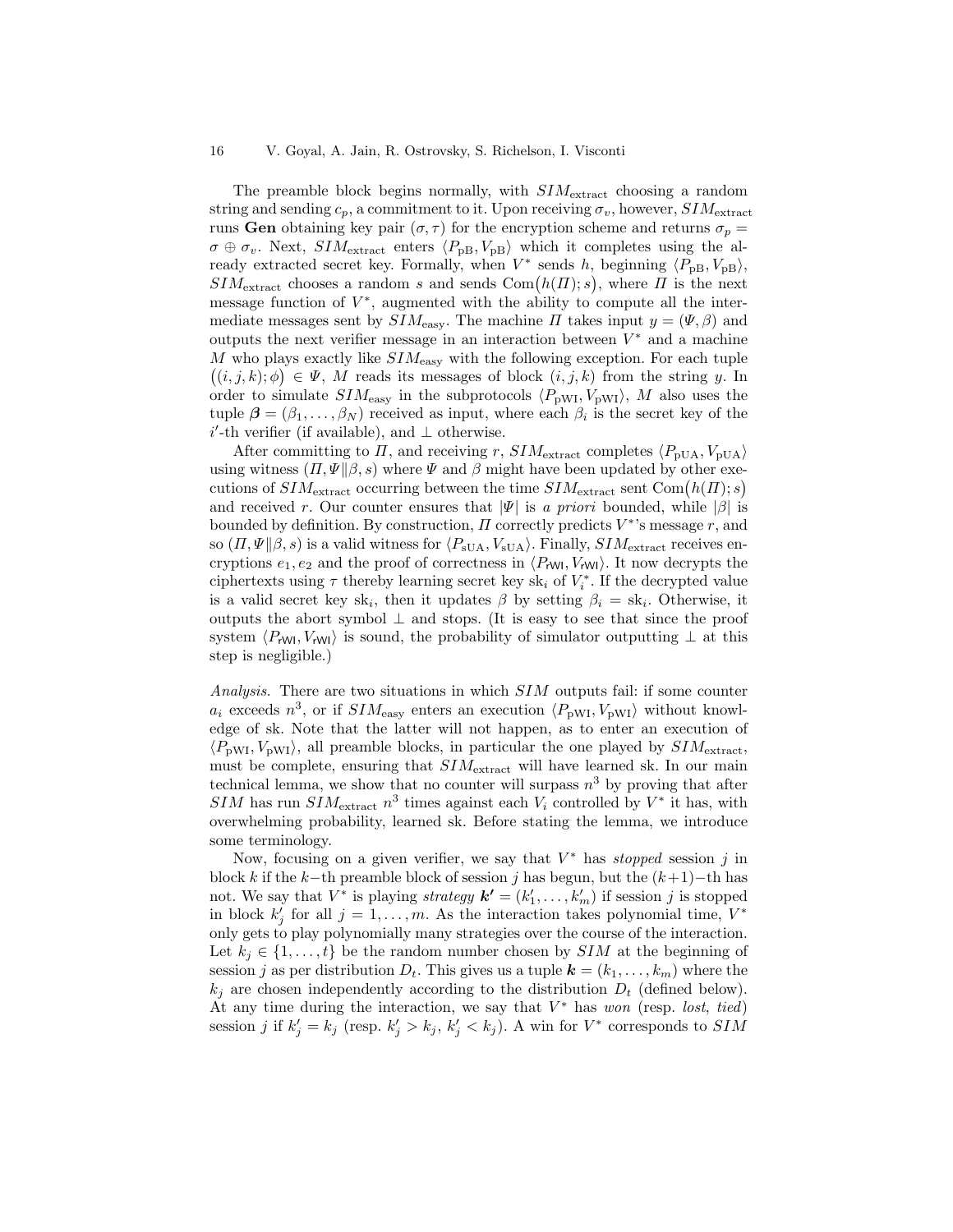having run  $SIM_{\text{extract}}$ , but not yet having learned sk. As  $SIM$  only gets to call  $SIM_{\text{extract}}$   $n^3$  times, a win for  $V^*$  means that  $SIM$  has used up one of its budget of  $n^3$  without any payoff. A loss for  $V^*$  corresponds to  $SIM$  running  $SIM_{\text{extract}}$ and learning sk, thereby allowing  $SIM$  to call  $SIM<sub>easy</sub>$  in all remaining sessions. A tie means that  $SIM$  has not yet called  $SIM_{\text{extract}}$  in the session, and therefore has not used any of its budget, but has not learned sk.

Notice that these wins and ties are "temporary" events. Indeed, by the end of each session,  $V^*$  will have lost, as he will have completed the preamble block run by  $SIM_{\text{extract}}$ . However, we choose to use this terminology to better convey the key intuition of our analysis: for SIM to output FAIL, it must be that at some point during the interaction, for some identity,  $V^*$  has won at least  $n^3$ sessions and has not lost any. We will therefore focus precisely on proving that the probability that a PPT adversary  $V^*$  runs in the experiment  $m$  sessions so that the counter for one identity reaches the value  $n^3$  is negligible.

For a verifier strategy  $k'$  and a polynomial m, let  $P_{(k',m)}(W,L)$  be the probability that in an m–session interaction between  $V^*$  and  $SIM$  that  $V^*$  wins for some identity exactly W sessions and loses exactly  $L$ , given that  $V^*$  plays strategy  $k'$ . The probability is over SIM's choice of k with  $k_j \in \{1, ..., t\}$  chosen independently according to  $D_t$  (defined below) for all  $j = 1, \ldots, m$ .

The Distribution  $D_t$  and the Main Technical Lemma. Define  $D_t$  to be the distribution on  $\{1, \ldots, t\}$  such that  $p_{k'} = \text{Prob}_{k \in D_t} (k = k') = \varepsilon n^{k'}$ , where  $\varepsilon$  is such that  $\sum p_{k'} = 1$ . Note that  $\varepsilon$  is negligible in n.

**Lemma 1** (Main Technical Lemma). Let  $k'$  be a verifier strategy and  $m =$  $m(n)$  a polynomial. Then we have  $P_{(\mathbf{k'},m)}(n^3,0)$  is negligible in n.

The above proves that any verifier strategy has a negligible chance of having  $n^3$  wins and no losses. As  $V^*$  plays polynomially many (i.e., N) strategies throughout the course of the interaction, the union bound proves that  $V^*$  has a negligible chance of ever achieving  $n^3$  wins and 0 losses. From this it follows that, with overwhelming probability,  $V^*$  will never have at least  $n^3$  wins and no losses, which implies that SIM outputs FAIL with negligible probability as desired. The main idea of the proof is similar to the random tape switching technique of [\[33\]](#page-19-3) and [\[28\]](#page-19-19).

*Proof.* We fix a verifier strategy  $k'$  and a polynomial m and write  $P(W, L)$ instead of  $P_{(\mathbf{k}',m)}(W,L)$ . Let  $p_{k'}$  (resp.  $q_{k'}$ ) be the probability that  $V^*$  wins (resp. loses) a session given that he stops the session in block  $k'$ . We chose the distribution  $D_t$  carefully to have the following two properties. First, since  $p_1 = \varepsilon n$  is negligible, we may assume that  $V^*$  never stops in the first block of a session. And secondly, for  $k' \geq 2$  we have,

$$
q_{k'} = \sum_{i=1}^{k'-1} p_{k'} = \varepsilon \frac{n^{k'} - 1}{n - 1} \ge \frac{\varepsilon n^{k'}}{2n} = \frac{p_{k'}}{2n}.
$$

It follows that no matter which block  $V^*$  stops a session in, it will hold that the probability he wins in that session is less then  $2n$  times the probability that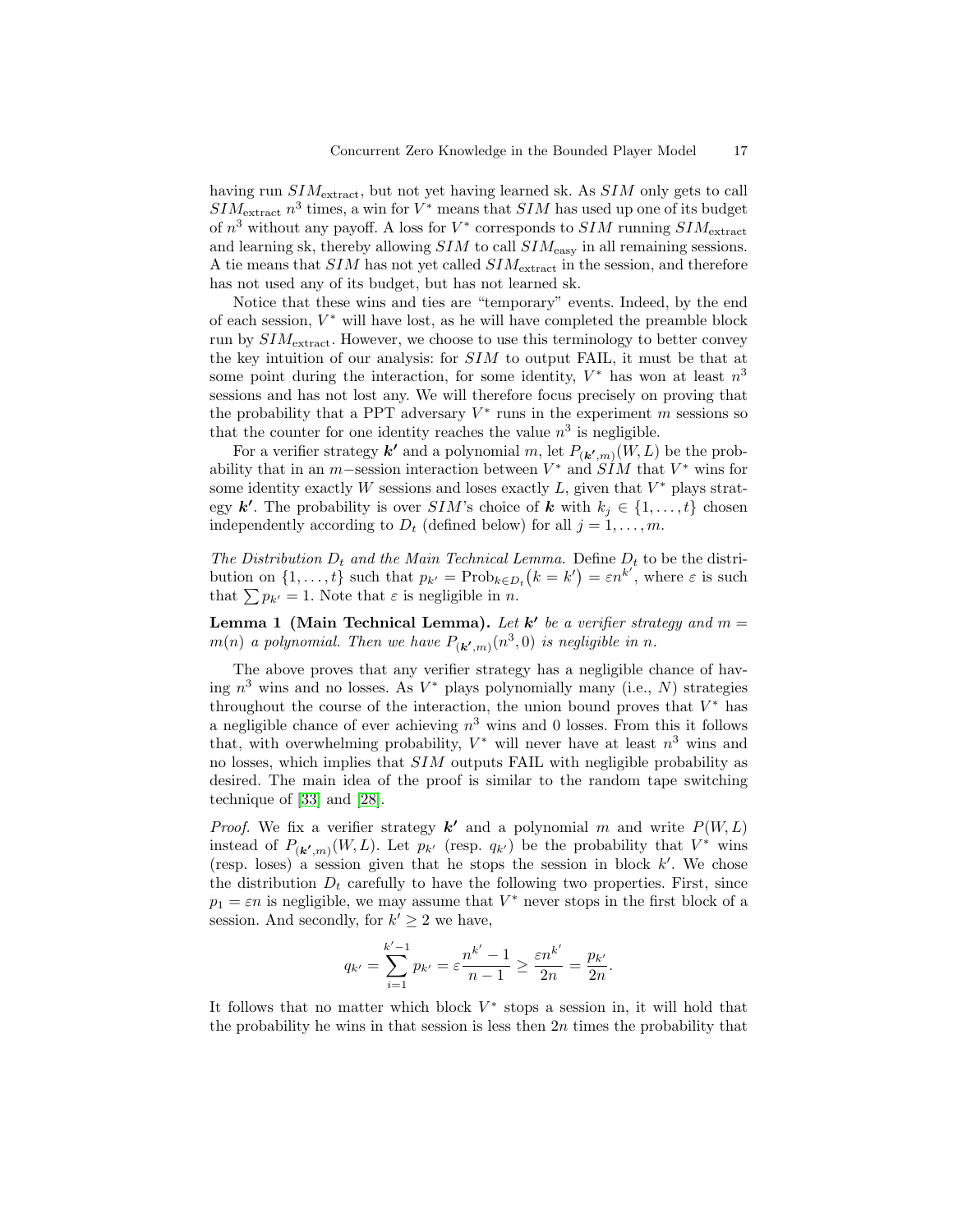he looses that session. We will use this upper bound on the probability of  $V^*$ winning a single session to show that  $P(n^3, 0)$  is negligible.

Let A be the event,  $(W, L) = (n^3, 0), B$  be the event  $W + L = n^3$  and  $\neg B$ the event  $W + L \neq n^3$ . Since,  $A \subset B$ , and since  $P(A|\neg B) = 0$ , we have that

$$
P(n^3, 0) = P(A) = P(A|B)P(B) + P(A|\neg B)P(\neg B) = P(A|B)P(B) \le P(A|B),
$$

and so it suffices to prove that  $P(A|B)$  is negligible. We continue the proof for the case  $W + L = n^3$  (and thus  $m \geq n^3$ ).

If  $W + L = n^3$  then  $V^*$  ties all but  $n^3$  of the sessions. Let  $C = \{C \subset [m] :$  $|C| = n<sup>3</sup>$ . Then C is the set of possible positions for the sessions which are not ties. We are looking to bound  $P((W, L) = (n^3, 0) | W + L = n^3)$  and so we condition on the  $C \in \mathcal{C}$ . Once a fixed C is chosen, the position of each session which is not a tie is determined. Each such session must either be a win or a loss for  $V^*$ . Let p be the probability that some such session is a win. Since we proved already that the probability that  $V^*$  wins in a given session is less then  $2n$ times the probability that  $V^*$  looses in that session, we have that  $p \leq 2n(1-p)$ . Solving gives  $p \leq (1 - \frac{1}{2n+1})$ . It follows that for any  $C \in \mathcal{C}$ , the probability that all sessions in  $C$  are wins is

$$
\left(1 - \frac{1}{2n+1}\right)^{n^3} \le \left[\left(1 - \frac{1}{2n+1}\right)^{2n+1}\right]^n \le e^{-n}.
$$

From the viewpoint of random tape switching, we have shown that for every random tape causing every session of  $C$  to be a win, there are exponentially many which cause a different outcome, we therefore have:  $P(n^3, 0) \le P((W, L) =$  $(n^3,0)[W+L=n^3] = \sum_{C \in \mathcal{C}} P((W,L) = (n^3,0)[C]P(C) \leq e^{-n} \sum_{C \in \mathcal{C}} P(C) =$  $e^{-n}$  as desired.

Bounding the length parameter  $\ell(N)$ . From the above lemma, it follows that the total length of the auxiliary input y to the machine  $\Pi$  committed by  $SIM_{\text{extract}}$ (at any time) is bounded by  $n^3 \cdot N \cdot P(n)$ , where  $P(n)$  is a polynomial upper bound on the total length of prover messages in one protocol session plus the length of a secret. Thus, when  $\ell(N) \geq n^3 \cdot N \cdot P(n)$ , we have that  $|y| \leq |r| - n$ , as required.

In the full version [\[22\]](#page-19-14) we show through a series of hybrid experiments that the simulation is perfectly indistinguishable from the real game.

### 4 Acknowledgments

Work supported in part by NSF grants 0830803, 09165174, 1065276, 1118126 and 1136174, US-Israel BSF grant 2008411, OKAWA Foundation Research Award, IBM Faculty Research Award, Xerox Faculty Research Award, B. John Garrick Foundation Award, Teradata Research Award, European Commission through the FP7 programme under contract 216676 ECRYPT II, MIUR Project PRIN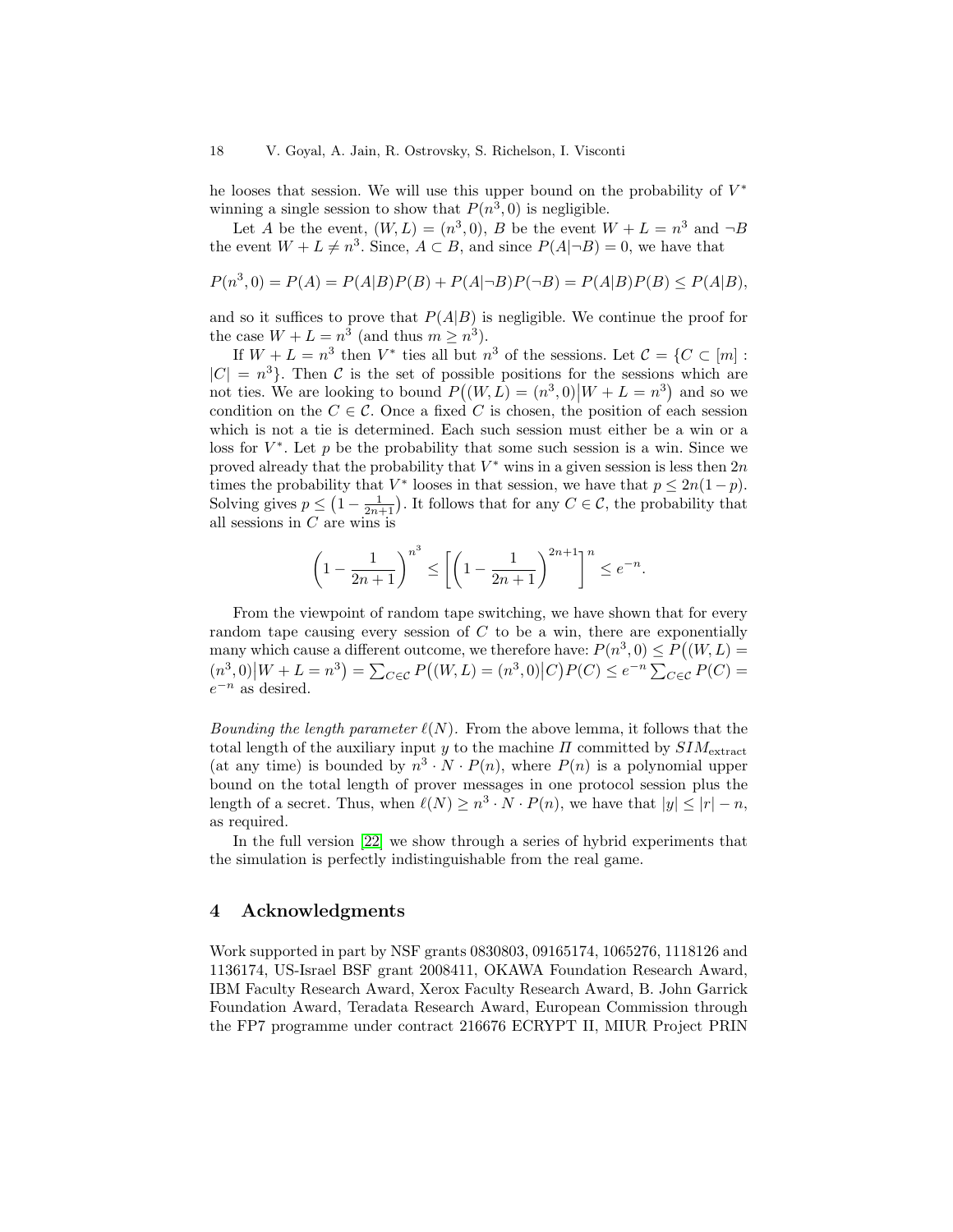"GenData 2020" and Lockheed-Martin Corporation Research Award. This material is based upon work supported by the Defense Advanced Research Projects Agency through the U.S. Office of Naval Research under Contract N00014 − 11−1−0392. The views expressed are those of the author and do not reflect the official policy or position of the Department of Defense or the U.S. Government.

# References

- <span id="page-18-9"></span>1. Agrawal, S., Goyal, V., Jain, A., Prabhakaran, M., Sahai, A.: New impossibility results for concurrent composition and a non-interactive completeness theorem for secure computation. In: Advances in Cryptology - CRYPTO 2012. Lecture Notes in Computer Science, vol. 7417, pp. 443–460. Springer (2012)
- <span id="page-18-2"></span>2. Barak, B.: How to go beyond the black-box simulation barrier. In: FOCS. pp. 106–115 (2001)
- <span id="page-18-16"></span>3. Barak, B., Goldreich, O.: Universal arguments and their applications. In: IEEE Conference on Computational Complexity. pp. 194–203 (2002)
- <span id="page-18-12"></span>4. Barak, B., Lindell, Y.: Strict polynomial-time in simulation and extraction. In: STOC. pp. 484–493 (2002)
- <span id="page-18-8"></span>5. Barak, B., Prabhakaran, M., Sahai, A.: Concurrent non-malleable zero knowledge. In: FOCS. pp. 345–354 (2006)
- <span id="page-18-15"></span>6. Blum, M.: How to prove a theorem so no one else can claim it. In: Proceedings of the International Congress of Mathematicians. pp. 1444–1451 (1987)
- <span id="page-18-10"></span>7. Blum, M., Santis, A.D., Micali, S., Persiano, G.: Noninteractive zero-knowledge. SIAM J. Comput. 20(6), 1084–1118 (1991)
- <span id="page-18-11"></span>8. Canetti, R., Lindell, Y., Ostrovsky, R., Sahai, A.: Universally composable twoparty and multi-party secure computation. In: STOC. pp. 494–503 (2002)
- <span id="page-18-14"></span>9. Canetti, R.: Universally composable signature, certification, and authentication. In: CSFW (2004)
- <span id="page-18-4"></span>10. Canetti, R., Goldreich, O., Goldwasser, S., Micali, S.: Resettable zero-knowledge (extended abstract). In: STOC. pp. 235–244 (2000)
- <span id="page-18-1"></span>11. Canetti, R., Kilian, J., Petrank, E., Rosen, A.: Black-box concurrent zeroknowledge requires  $\stackrel{\sim}{\Omega}$  (log *n*) rounds. In: STOC. pp. 570–579 (2001)
- <span id="page-18-7"></span>12. Canetti, R., Lin, H., Pass, R.: Adaptive hardness and composable security in the plain model from standard assumptions. In: FOCS. pp. 541–550 (2010)
- <span id="page-18-3"></span>13. Crescenzo, G.D., Ostrovsky, R.: On concurrent zero-knowledge with pre-processing. In: CRYPTO. pp. 485–502 (1999)
- <span id="page-18-5"></span>14. Di Crescenzo, G., Persiano, G., Visconti, I.: Constant-round resettable zero knowledge with concurrent soundness in the bare public-key model. In: Advances in Cryptology - CRYPTO 2004. Lecture Notes in Computer Science, vol. 3152, pp. 237–253. Springer (2004)
- <span id="page-18-6"></span>15. Di Crescenzo, G., Visconti, I.: Concurrent zero knowledge in the public-key model. In: Automata, Languages and Programming, 32nd International Colloquium, ICALP 2005. Lecture Notes in Computer Science, vol. 3580, pp. 816–827. Springer (2005)
- <span id="page-18-0"></span>16. Dwork, C., Naor, M., Sahai, A.: Concurrent zero-knowledge. In: STOC. pp. 409– 418 (1998)
- <span id="page-18-13"></span>17. Feige, U., Lapidot, D., Shamir, A.: Multiple non-interactive zero knowledge proofs based on a single random string (extended abstract). In: FOCS. pp. 308–317 (1990)